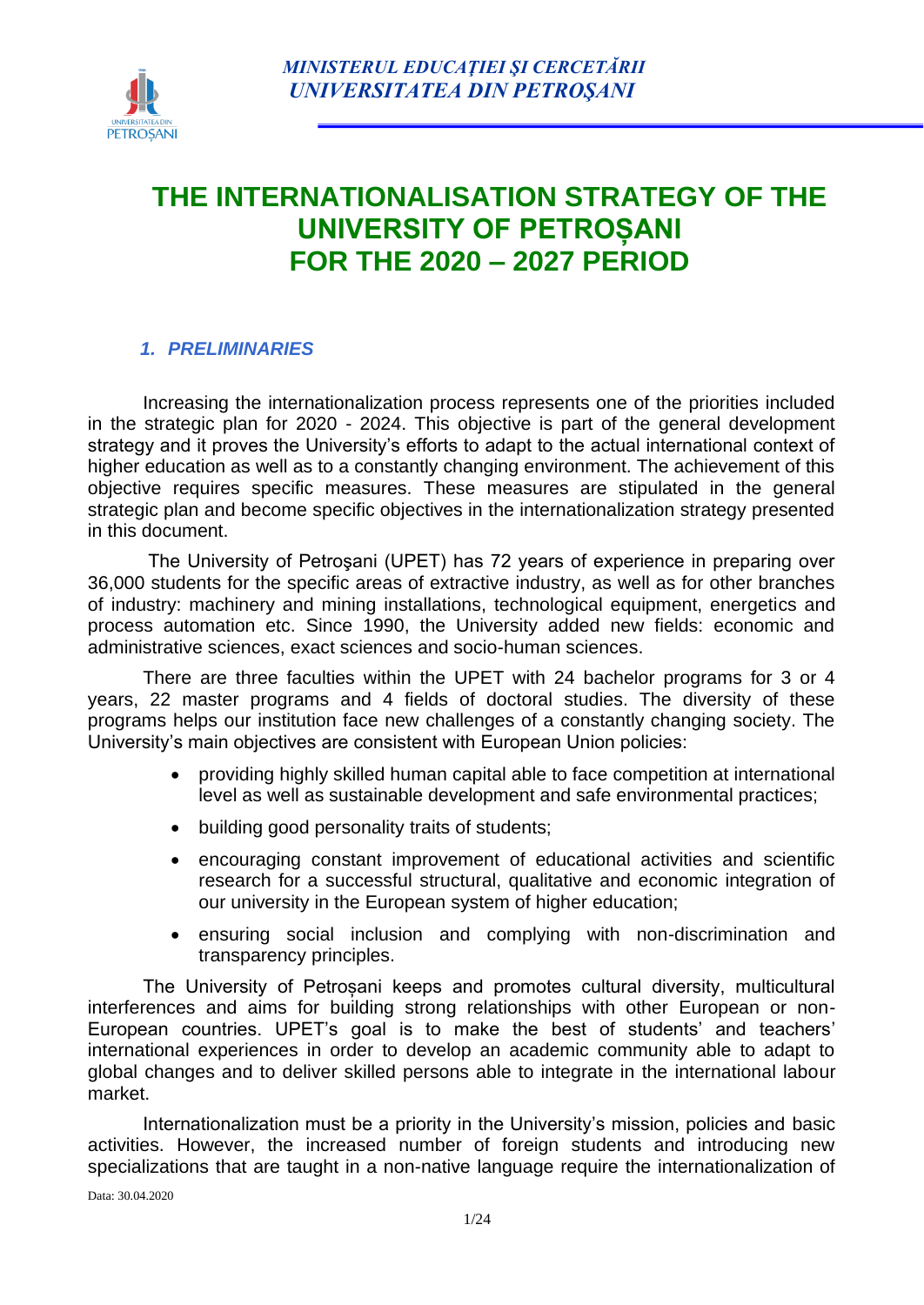teachers for every department and for each faculty. Presently, there are many cooperation protocols with similar institutions from abroad, based on educational field and scientific research.

International cooperation must become a catalyst for revision and planning international activities, as it is essential for institutional development by enhancing human and technical resources and infrastructure.

#### *2. ANALISYS OF THE RESULTS OF INTERNAL MONITORING REGARDING THE MOBILITIES AND THE EUROPEAN COOPERATION ACTIVITIES FOR THE IMPROVEMENT OF INTERNATIONAL PERFORMANCE*

Being an important part of UPET's development strategy, internationalization was a strong evolution pillar in the Strategic Plan for the 2016-2020 period. The main goals were gaining international credit and complying with the international system of academic values. Other objectives targeted towards establishing new European partnerships and reinforcing the new ones, increasing students' and teachers' mobilities (both incoming and outgoing), developing new partnerships between universities within European programs in order to finance international cooperation and introduce new common study programs in a foreign language.

The main objectives for internationalization development for the past 10 years were promoting the intercultural dialogue and setting the academic standards according to the those of the European partner universities.

International cooperation is one of the important aspects pointed out in our institution's strategy for development. The analysis of academic cooperation protocols shows a multi-level approach of the institutional partnerships, through the memoranda of understanding (MoU), partnerships protocols and specific cooperation protocols, on the level of priority institutional partnerships.

The University of Petroșani has signed bilateral agreements with 107 universities throughout the European Union, North America, Asia, Africa and Eastern Europe (Austria - 2; Bulgaria - 8; Bosnia-Herzegovina - 1; Cameron -1; Canada - 4; Czech Republic -1, China - 3; Croatia - 1; Denmark - 1; Egypt - 2; Switzerland -1; France - 6; Germany - 8; Israel - 3; Italy - 3; The Republic of Moldova - 8; Namibia - 5; Poland - 6; Russia - 7; Slovakia -1; Slovenia - 2; USA - 5; Turkey - 2; Ukraine - 17; Hungary -1).

The entire academic staff (students, teachers and administrative personnel) had the opportunity to be involved in Erasmus+ mobilities in the last years (training, studying or teaching) within the European Union. These training courses are part of the LifeLong Learning Program, with visible results both for the individual and for the community.

*The Dynamics of student mobilities from The University of Petroșani*

| University year | Outgoing                    |               | Incoming                    |               |
|-----------------|-----------------------------|---------------|-----------------------------|---------------|
|                 | No. of students<br>outgoing | No. of months | No. of students<br>incoming | No. of months |
| 2009-2010       | 51                          | 211           |                             | 13            |

*through ERASMUS+ program during 2009-2019*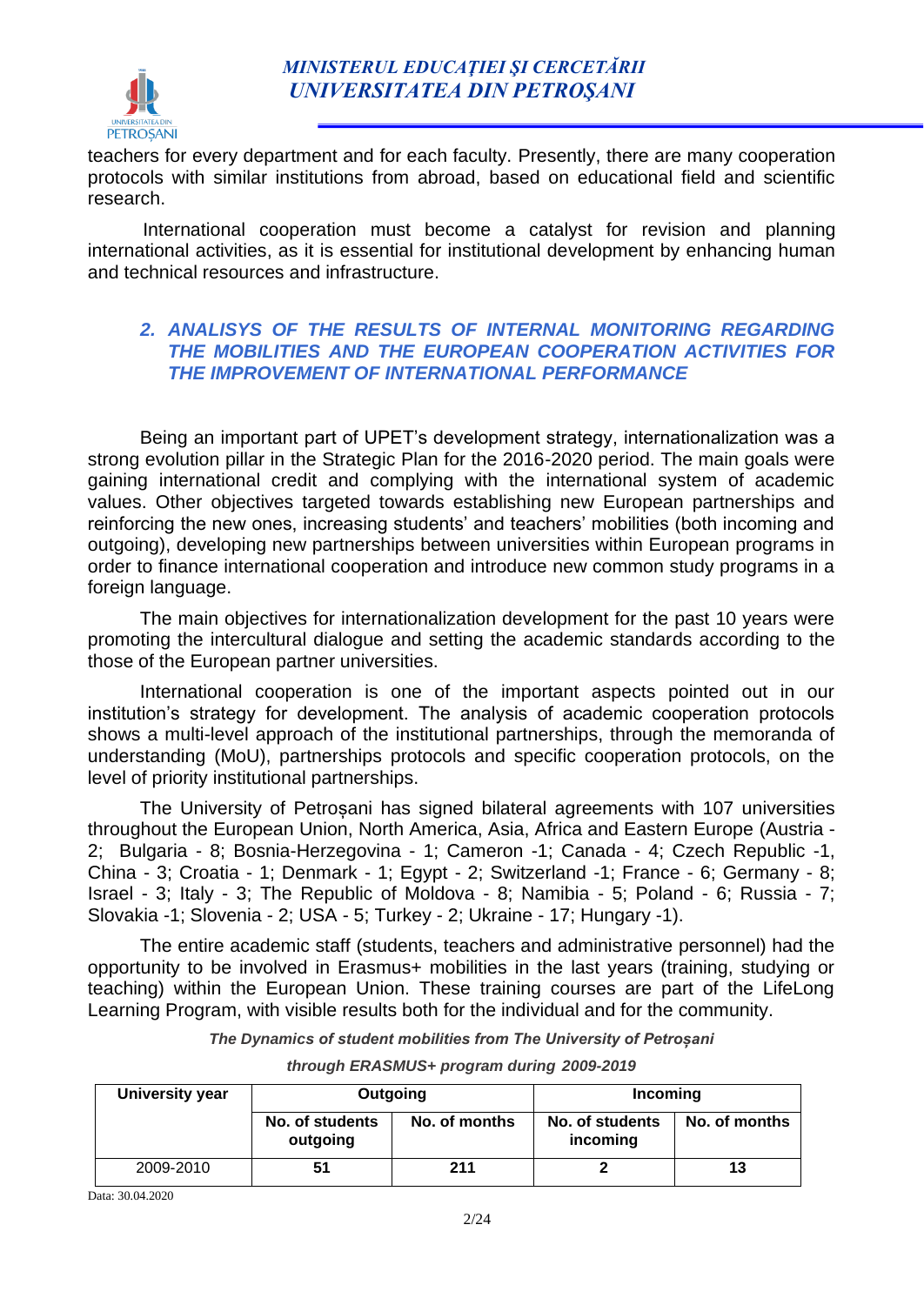#### *MINISTERUL EDUCAŢIEI ŞI CERCETĂRII UNIVERSITATEA DIN PETROŞANI*

| <b>PETROȘANI</b>       |     |     |              |                |
|------------------------|-----|-----|--------------|----------------|
| 2010-2011              | 48  | 218 | $\mathbf{2}$ | 13             |
| 2011-2012              | 40  | 139 | $\mathbf{2}$ | 8              |
| 2012-2013              | 34  | 137 |              | $\blacksquare$ |
| 2013-2014              | 58  | 204 | 4            | 36             |
| 2014-2015              | 63  | 161 | 3            | 27             |
| 2015-2016              | 73  | 183 | 6            | 45             |
| 2016-2017              | 77  | 193 | 8            | 72             |
| 2017-2018              | 109 | 282 | 4            | 32             |
| 2018-2019              | 105 | 275 | 10           | 90             |
| 2019-2020<br>estimated | 91  | 227 | 12           | 95             |



*The Dynamics of teacher and administrative personnel mobilities of The University of Petroșani through ERASMUS+ program during 2009-2019*

| University year |                   | <b>OUTGOING</b> |                   | <b>INCOMING</b> |
|-----------------|-------------------|-----------------|-------------------|-----------------|
|                 | No. of mobilities | No. of days     | No. of mobilities | No. of days     |
| 2009-2010       | 37                | 247             | 1                 | 5               |
| 2010-2011       | 49                | 340             | 1                 | 4               |
| 2011-2012       | 24                | 137             |                   |                 |
| 2012-2013       | 50                | 265             | 3                 | 15              |
| 2013-2014       | 39                | 205             | -                 | $\blacksquare$  |
| 2014-2015       | 61                | 334             | -                 |                 |
| 2015-2016       | 39                | 201             |                   | $\blacksquare$  |
| 2016-2017       | 49                | 249             | 1                 |                 |
| 2017-2018       | 60                | 300             | 4                 | 20              |
| 2018-2019       | 52                | 263             | 10                | 50              |
| 2019-2020       | 40                | 200             | 10                | 50              |
| estimated       |                   |                 |                   |                 |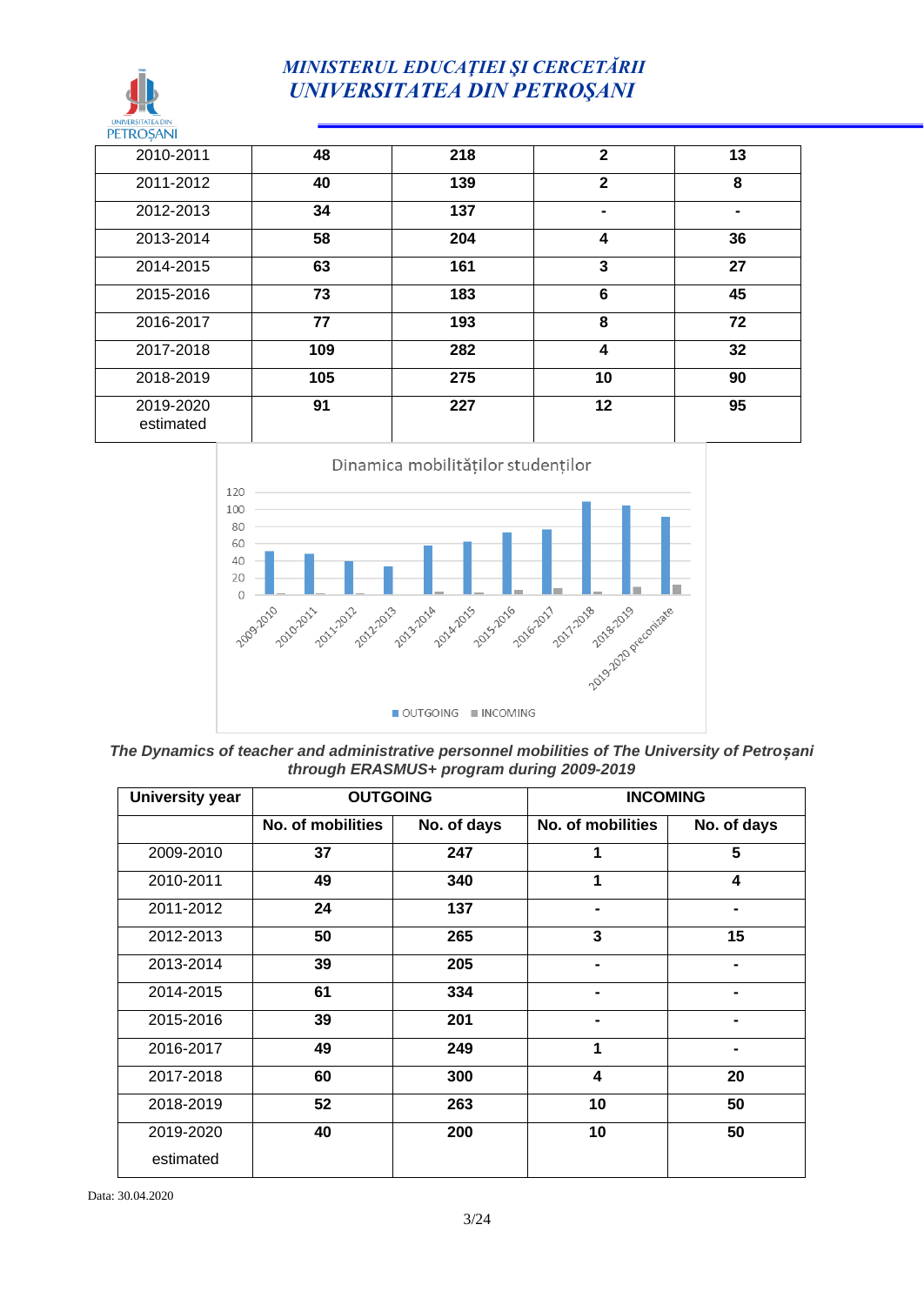



#### *The SWOT analysis of the internationalization process in The University of Petroșani*

| <b>STRENGHTS</b>                                                                                                                                                                                              | <b>WEAKNESSES</b>                                                                                                                                                                                     |
|---------------------------------------------------------------------------------------------------------------------------------------------------------------------------------------------------------------|-------------------------------------------------------------------------------------------------------------------------------------------------------------------------------------------------------|
| Teaching staff with<br>teaching<br>great<br>scientific<br>experience<br>research<br>and<br>activities.                                                                                                        | Lack of programs in English language.                                                                                                                                                                 |
| Low study fees as compared to other<br>universities in our country and in Europe.                                                                                                                             | international visibility of most<br>Low<br>programs and the lack of organizational<br>culture regarding internationalization.                                                                         |
| Proper areas for study with appropriate<br>facilities at the highest standards for both<br>Romanian<br>and<br>foreign<br>students<br>(renovated or new student dorms with all<br>facilities, modern library). | Low number of mobilities for incoming<br>both<br>students<br>incoming<br>and<br>and<br>outgoing teachers.                                                                                             |
| Professional<br>partnerships with<br>similar<br>national or international institutions.                                                                                                                       | participation rate in research<br>Low<br>programs at international level. Small<br>number of international grants and of<br>international research contracts.                                         |
| Teachers with activities in Mining, Oil and<br>Gas extraction won several grants and<br>participated in programs or had research<br>contracts abroad.                                                         | <sub>of</sub><br>Poor<br>social-media<br>use<br>communication channels to promote the<br>educational offer and the important<br>regional and international events both in<br>Romanian and in English. |
| A mature, responsible and<br>competent<br>which<br>promotes<br>managerial<br>team<br>autonomy, democracy, participation and<br>accountability principles, trying to find the                                  | Lack<br>of<br>for<br>support<br>service<br>a<br>recruitment and external promotion. Low<br>international<br>rate<br>$\mathsf{in}$<br>presence<br>educational fairs.                                   |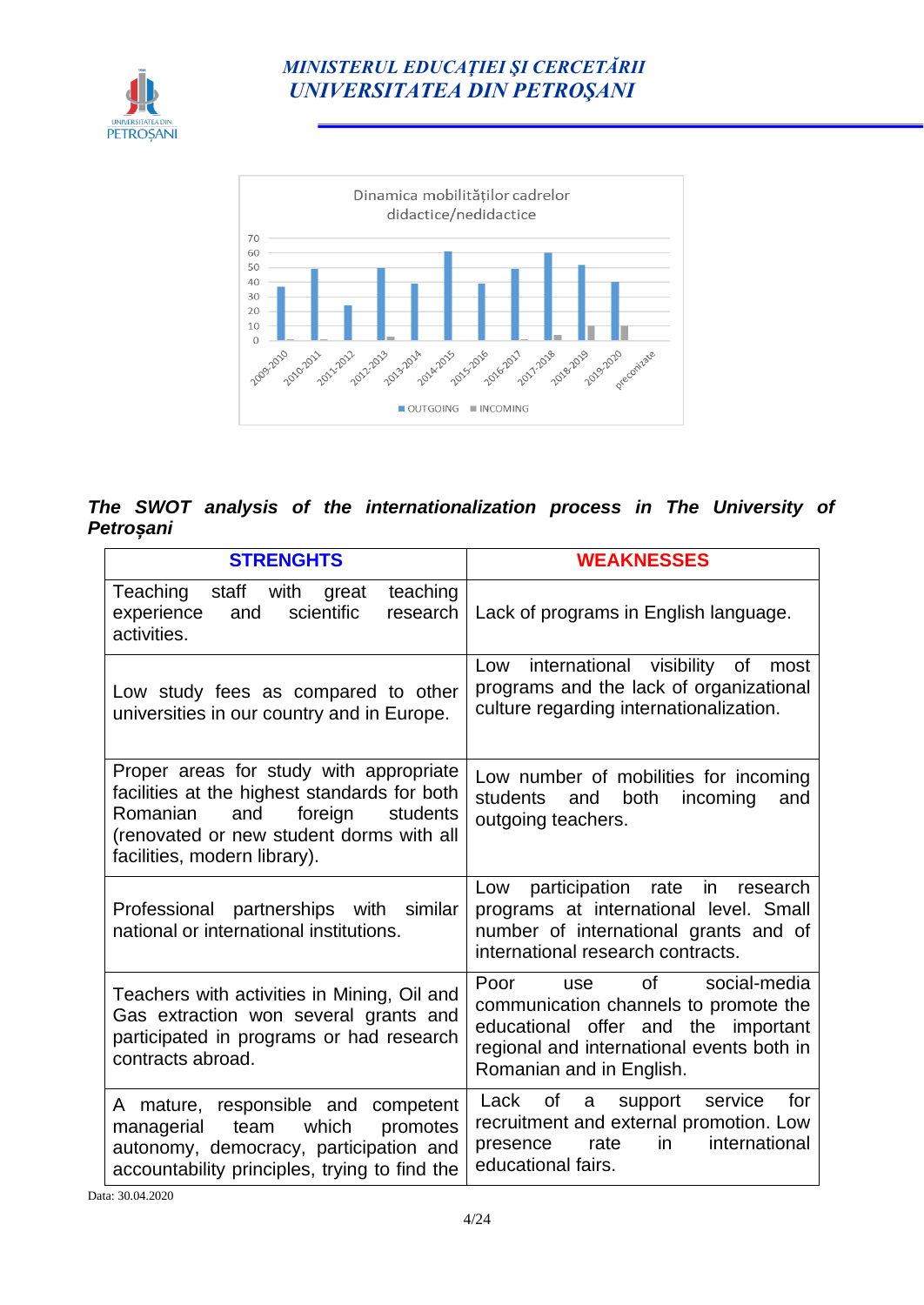

#### *MINISTERUL EDUCAŢIEI ŞI CERCETĂRII UNIVERSITATEA DIN PETROŞANI*

| most efficient ways for education and<br>research.                                                                                                                                                                                  |                                                                                                                                                                                                                                        |
|-------------------------------------------------------------------------------------------------------------------------------------------------------------------------------------------------------------------------------------|----------------------------------------------------------------------------------------------------------------------------------------------------------------------------------------------------------------------------------------|
| Available<br>facilities<br>services<br>and<br>for<br>students (canteen, lecture halls, social<br>and recreational facilities.)                                                                                                      | budget for internationalization<br>Low<br>activities and low predictability level for<br>using it.                                                                                                                                     |
| Very good perception of UPET students<br>who attended training sessions in the<br>European academic environment.                                                                                                                    | There is no Alumni association for<br>foreign students who studied in UPET,<br>in order to help them promote our<br>university.                                                                                                        |
| <b>OPPORTUNITIES</b>                                                                                                                                                                                                                | <b>THREATS</b>                                                                                                                                                                                                                         |
| UPET visibility could be improved through<br>a more coherent communication policy<br>using all efficient channels (English web<br>page, printed materials etc.) in order to<br>invite more foreign students.                        | The reluctant position of some UPET<br>teachers<br>regarding<br>the<br>for:<br>need<br>internationalization of the educational<br>plans, creating or revising Syllabuses,<br>creating an online catalog with the<br>educational offer. |
| A better dissemination of teachers' and<br>students' international experience<br>will<br>provide a new perspective and a new<br>approach to internationalization of our<br>programs<br>(content, methodology)<br>and<br>curricula). | The university community lacks<br>the<br>cooperation culture.                                                                                                                                                                          |
| The fields of Energetics and Environment<br>are priority fields in Romania CDI Strategy<br>(Research, Development and Innovation<br>Strategy) for 2014- 2020                                                                        | Lack of international accreditation for all<br>university programs.                                                                                                                                                                    |
| Bilateral partnerships with<br>European<br>universities for students' mobility, both for<br>study and training.                                                                                                                     | Lack<br>of<br>with<br>outstanding<br>research<br>international visibility.                                                                                                                                                             |
| Empowering all academic community<br>members to get involved actively in the<br>internationalization process and in the<br>University efforts to achieve this goal.                                                                 | Poor funding sources to carry on the<br>internationalization process.                                                                                                                                                                  |
| Relatively low costs for decent living and<br>studying in Petrosani.                                                                                                                                                                |                                                                                                                                                                                                                                        |
| socio-cultural<br>friendly<br>safe<br>and<br>A<br>environment<br>that<br>encourages<br>interculturality.                                                                                                                            |                                                                                                                                                                                                                                        |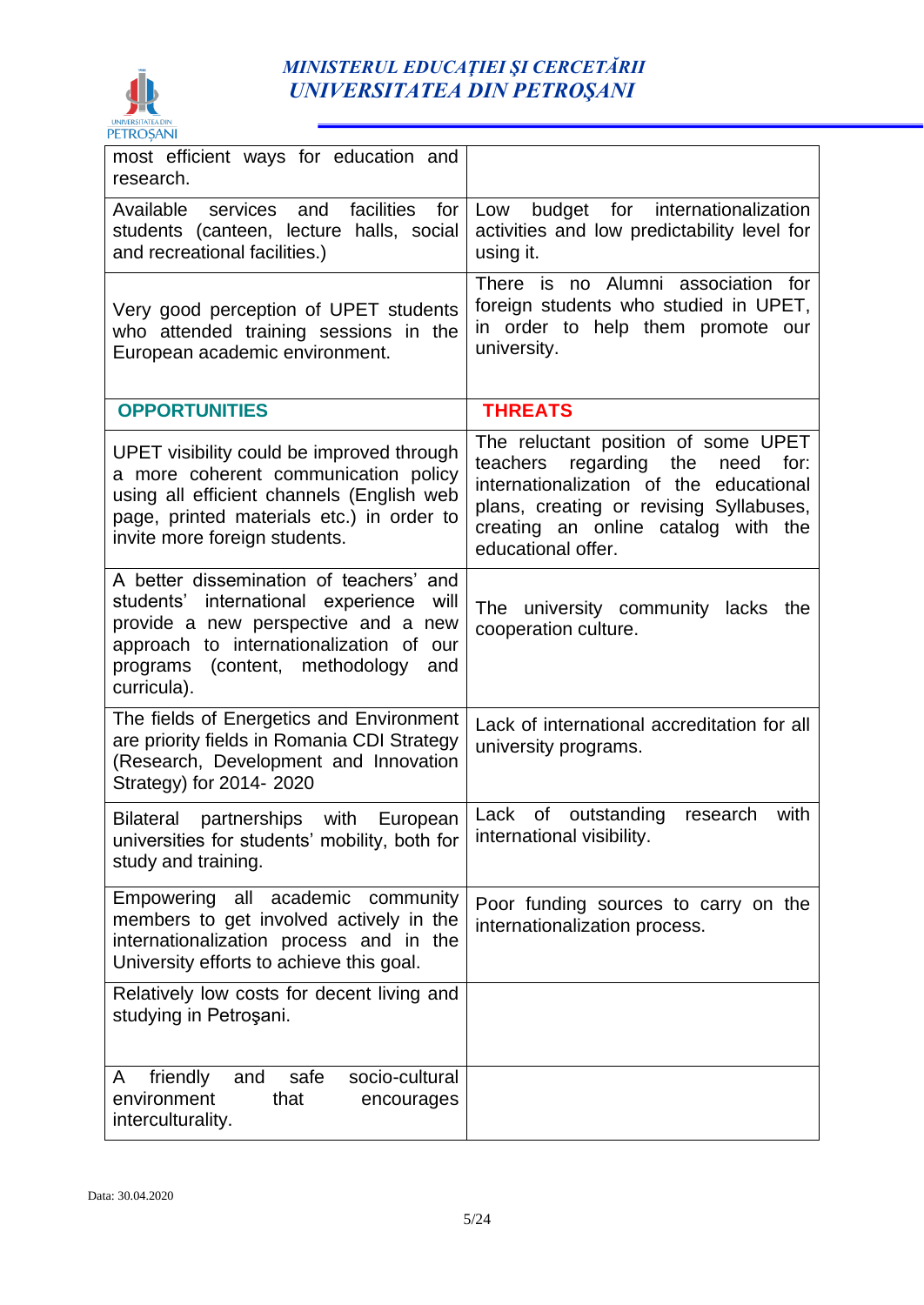

#### *The premises for a successful approach of the internationalization efforts are based on the following aspects:*

- Evaluation of the current stage of international cooperation, focusing on the benefits for the university which ensured the financial support and then drawing conclusions for the new stage;
- Development of the strategy for international cooperation for the period 2020-2027 regarding ERASMUS+ mobilities for students' placements, exchange of good practices with teachers teaching in European universities, training courses for teachers and administrative personnel in European institutions etc.;
- Continuation on-going international cooperation through ERASMUS+ mobilities;
- Restructuring the Erasmus+ department so that it becomes part of a larger department structure dealing with the development of UP's internationalization program. Thus, the Department for Cooperation and European Programs implemented new procedures and revised old ones, extended some Agreements between institutions and concluded new ones with universities and organizations inside and outside the European Union. The goal is to extend the cooperation and to enhance exchanges for a wider visibility of the UP.
- A more efficient management, organization and monitoring of the mobilities based on the objectives and final reports, as well as the completion of the existing ones. Sharing the results and benefits with the academic environment within workshops dedicated to internationalization process and also on the specific web page.
- A wider visibility and popularization of the cooperation programs, applicants' selection, candidates training, language training (at least one language training session per year for the university staff) and dissemination activities.
- Experience sharing between the faculties, departments and teachers of the institutions involved, for knowledge, image and cultural exchange.
- Creating an extra-community cooperation program with the countries from the south-eastern Europe, America, Asia and Africa.
- As a result of widening the cooperation framework in the area of scientific research and increasing the international visibility of the outcomes, the premises for new cooperation agreements arise, with other universities, research institutes, globally recognized professional associations.
- Development and implementation of projects related to curricular development and exchanges of good practices by increasing the number of teachers able to carry out an international training course. In this respect, we aim to implement an international co-teaching program, to promote and develop our teaching staff internationally and to share teaching methods and to encourage the internationalization process. This program is based on the idea of cooperation and development of teaching among teachers from UPET and partner institutions. Thus, a teacher from UPET will create the course together with a teacher with the same specialization from the partner university and then each will teach at the host institution for a week.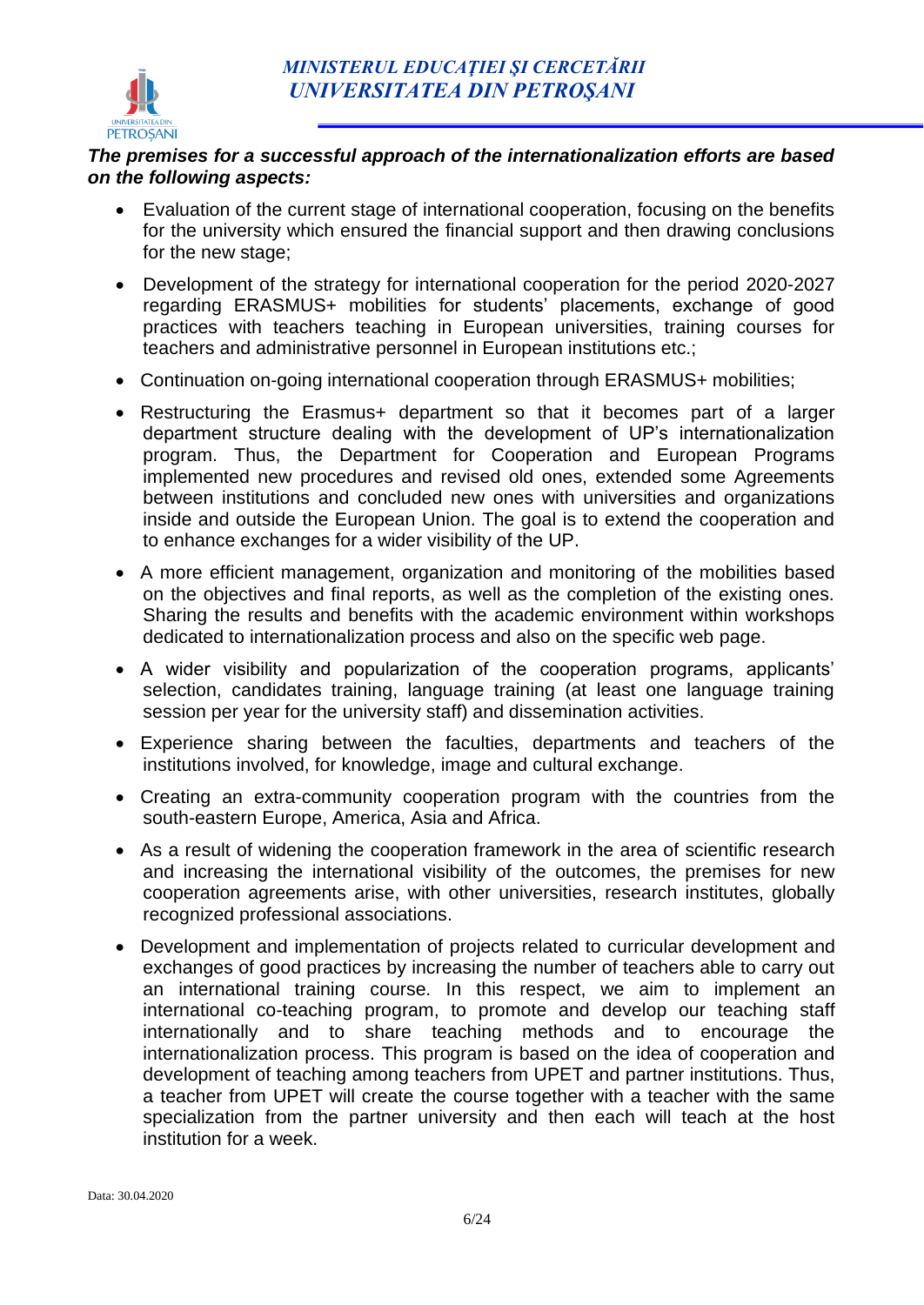

As a result of the integration of higher education and scientific research in the European context, The University of Petroșani promotes its international cooperation relations for the internationalization of didactic and research activities. It is a priority of the Romanian higher education system as the professional profile of future specialists needs to take into account the international competitive environment, the globalization process and the society needs. Increasing the internationalization process remains an important objective of UP, as it helps improving the quality of higher education and scientific research and external visibility of the university. In order to achieve this goal all departments need to cooperate and correlate their activity.

#### *3. THE STRATEGIC VISION FOR INTERNATIONALIZATION*

Internationalization is a strategic process derived from **ERASMUS+ program**, implemented in the **European Union**. The program generated common perceptions and motivations related to internationalization for most European countries and they were reinforced by Bologna Process. Internationalization was integrated at national and institutional level in most European countries. Although Europe is seen as a model regarding internationalization, there are still plenty of steps to be taken. The achievements are different for each country, with lots of challenges for the eastern and central Europe. The sustainable development of internationalization in Europe, including Romania, asks for specific policies and financing to keep the balance of E.U. priorities (focusing on increasing the visibility, maintaining a good reputation and increasing the competitive environment; competition for students and talented researchers; finding a strategy to balance economic gains on short term with an economic development on long term and soft power; increasing the development of strategic partnerships; focusing on employability rate and social responsibility.

The Erasmus Program plays an important role in the internationalization process with the University of Petroșani. It leads to the improvement of institutional structures and internationalization strategies by an upgraded curriculum, including new study programs in cooperation with other countries. Moreover, the presence of foreign students can contribute to the diversification of teaching practices, methods thus improving the quality of educational and support services.

At the same time, the activities within the Erasmus program had a great contribution in increasing student and academic staff mobility and developing strategic institutional partnerships at international level.

The direct beneficiaries of Erasmus program (students and teachers) have positive appreciations about its advantages: a strong impact on their personal and professional development, the acquirement of new abilities and competences (linguistic, intercultural, new learning or teaching methods) At institutional level, there is a greater impact of Erasmus actions on the internationalization at higher education level. It is part of a welldefined internationalization strategy based mainly on recruitment of foreign students, as it is the case with UP.

The impact of Erasmus program on staff and students' competences and abilities as well as on the internationalization process is a real proof of the benefits that this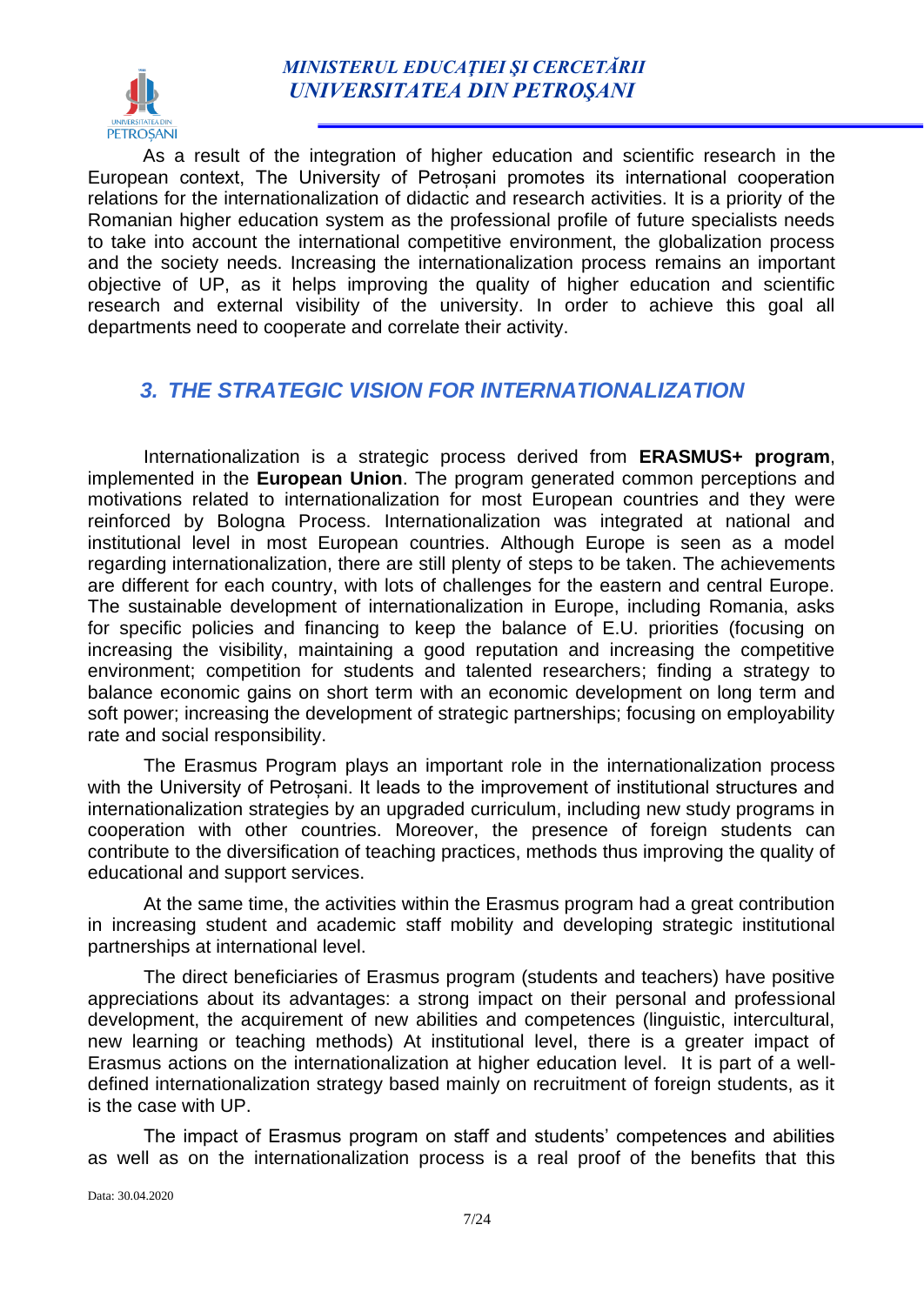

program provides: transversal abilities, employability, career development. The Erasmus key actions related to exchanges and curriculum internationalization were extremely relevant in their strategic development. They had a major impact on three main areas: concluding new contracts, increasing the quality of students' mobility and the participation of foreign students, which lead to adapting the curriculum, the courses and the pedagogical methods to the international profile of the new students.

For a viable future of internationalization in our institution there must be permanent cooperation and dialogue between the involved parties as well as acknowledging the fact that mutually beneficial partnerships are the strong basis for a sustainable internationalization process.

The internationalization of UPET involves some challenges and risks. One of these challenges refers to the ability to empower all available human and financial resources in order to develop a sustainable internationalization strategy which could increase the level of internationalization in our institution. The university supports teachers in developing linguistic and intercultural abilities and strives to create optimal conditions to allow access to international collaboration opportunities to all its members. Also, the university engages in respecting and promoting **the principles of social inclusion, sustainable development, friendly environment and equal opportunities.**

International activities must become catalysts for the major efforts of institutional revising and planning and they are a great help in the development of the institution by the re-enforcement of human and technical resources, and of infrastructure. Internationalization will become part of all areas of academic activity and the university needs to provide optimal conditions to allow all staff members access to all international cooperation opportunities. Therefore, the internationalization strategy for the next years focusses on excellence in education, research and formation, on strengthening and extending partnerships with various countries inside and outside the European Union, on initiating study programs with double-degree study programs and internationalization at home.

This analysis shows that the internationalization process inside UPET will aim at maximum exploitation of the institution's potential in educational infrastructure, international competences and cooperation relationships. UPET will take advantage of all external opportunities that allow the access to international financial resources for a successful transnational cooperation. The outcomes will be relevant for various international classifications, thus increasing the image at international level.

#### *4. STRATEGIC OBJECTIVES OF INTERNATIONALIZATION*

UP's general objectives regarding the internationalization process refer to: a significant increase of international visibility of UP, the extension and consolidation of UP's participation in programs inside and outside U.E., strengthening educational abilities on all levels (research, development and innovation) and aligning them to the international standards through a modern management oriented towards valuable human resources in UPET.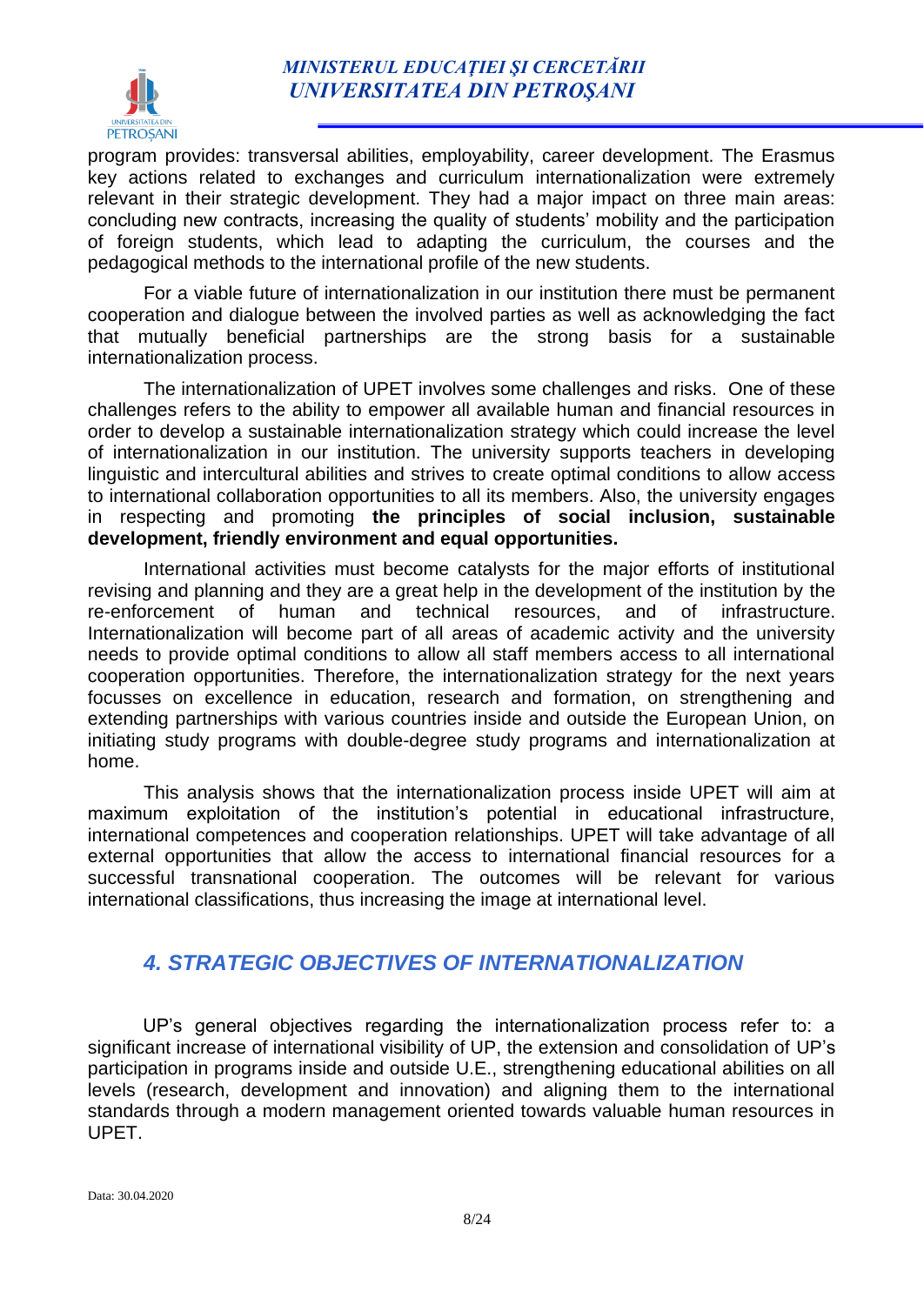

*Internationalization* is *a fundamental coordinate* of *the activity carried out in The University of Petroșani, as well as a strategic objective for institutional development*  for the next period. In fact, internationalization is among the priorities of higher education and scientific research policies as stipulated in the Educational Reform in the European Union. It is supported by the European Universities Association (EUA) and Erasmus+ programs.

In the comprehensive approach of the University, the internationalization process has the following **main strategic objectives**:

- **A.** Encouraging and supporting students and staff mobilities, especially the *disadvantaged people*, and *developing non-discriminatory politics based on social inclusion, sustainable development, equal opportunity and friendly environment principles***.**
- **B.** *Creating international institutional partnerships* as dynamic teaching and research platforms, for mutual benefits.
- **C.** Establishing strategic alliances to increase UP's visibility and encouraging the activities derived from these alliances (university networks, preferential agreements, common research, training opportunities).
- **D.** *Extending studies abroad,* focusing on gaining knowledge as well as good practice that could lead to developing international interaction and cooperation.
- **E.** *Increasing the number of foreign students* in all our University programs.
- **F.** *Globalizing the teaching process* by curriculum alignment for all courses at all levels.
- **G.** Developing and supporting the international framework for *research* development and thus creating new *centers of research/excellence*.
- **H.** Engagement in international activities with other universities, organizations and agencies *in the country.*
- **I.** Exploring the potential of *advanced technology of information* to create innovative learning models (providing *e-learning* packages for students in out-going mobilities). Encouraging and developing online international exchanges and blended learning initiatives with European and international partners.
- **J.** Introducing dynamic **professional development programs** meant to prepare teachers and auxiliary teaching staff for an efficient international activity (foreign language training courses, training courses).
- **K.** Supporting *internationalization at Home* model by organizing information sessions annually, by disseminating good practices examples of internationalization amongst university staff.
- **L.** Developing and managing a portfolio of *international strategic partners* to become contributors in international cooperation projects at higher education level.
- **M.** *Developing services for faculties* within UP in order to provide an international dimension – study programs in foreign languages, a double-degree study program, international lectors, university entrance requirements for foreign students,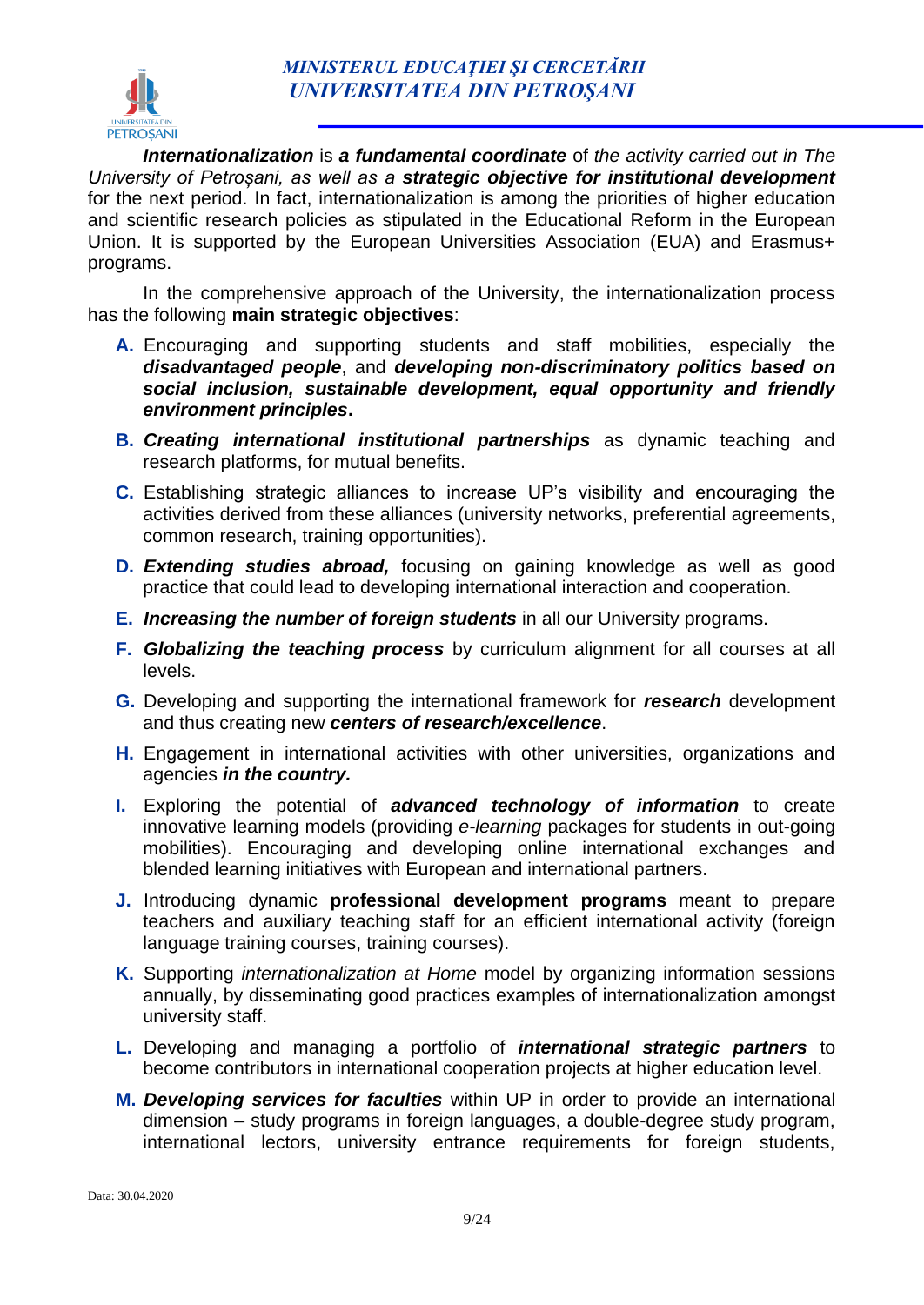

organizing international events, developing and implementing cooperation projects with international partners.

**N.** *Providing material resources* to implement and carry out the activities mentioned above.

There is a need for a comprehensive vision based on the realities of our professional environment at international level. This need is a result of the experience gathered in a complete cycle of international exposure for our university. Despite the fact that the University of Petroșani is considered a medium ranked university, we are aware that we must take action to innovate international relations area in the present-day context. The operational plans derived from the principles and strategic or specific objectives presented in this Internationalization Strategy will complete the values and the strategic objectives by presenting actions, financial resources, involved institutional structures and time resources necessary for implementing this strategy.

The operationalization of strategic objectives will be achieved through a set of specific objectives, measures, strategic actions and indicators of achievements within an action plan. This plan includes all the activities and targets on short, medium and long term.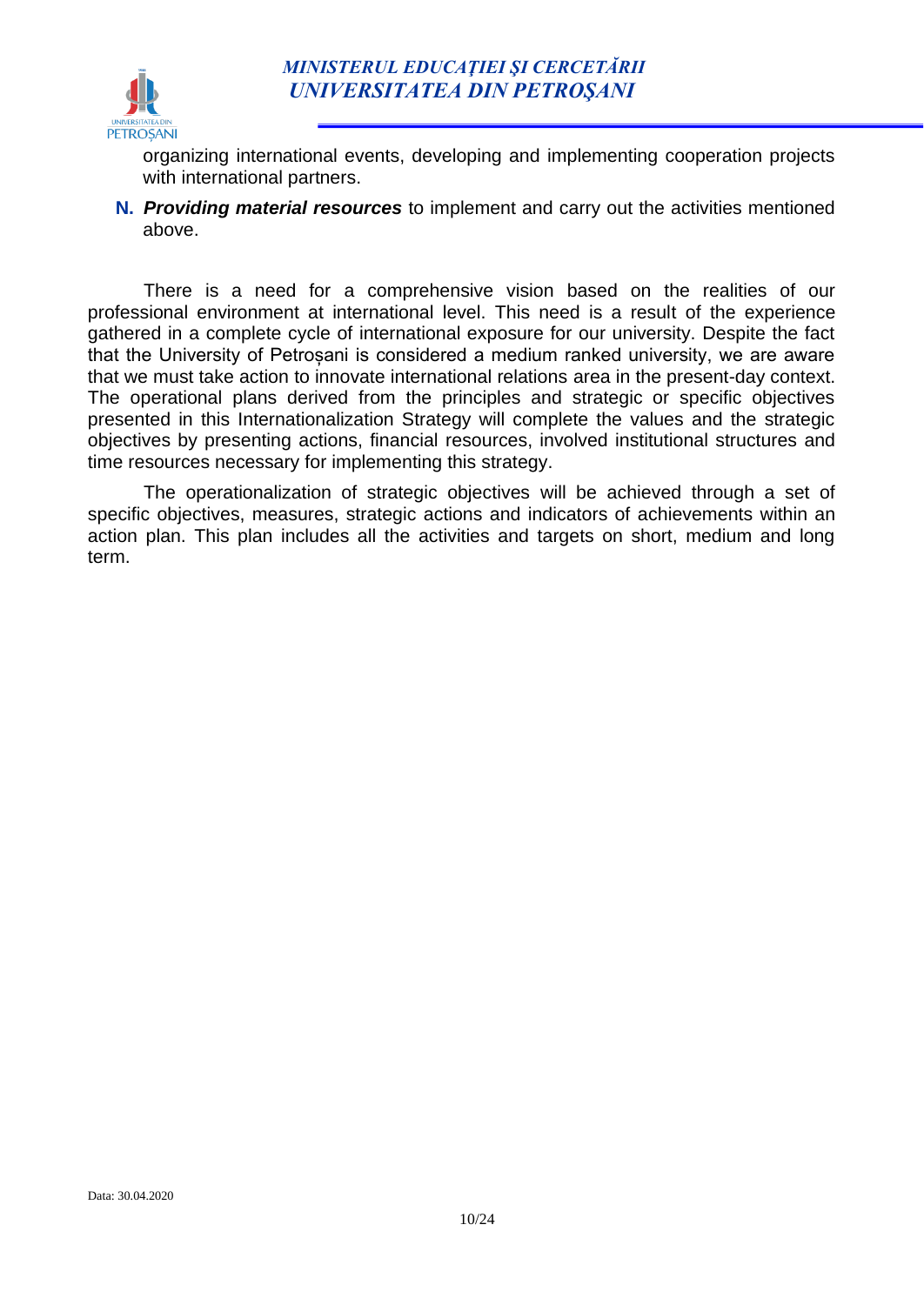

#### *5. INTERNATIONALIZATION ACTION PLAN SPECIFIC OBJECTIVES, ACTIONS AND ACHIEVEMENT INDICATORS*

| <b>Specific objective</b>                                                                                                                                                                                                                                  | <b>Necessary actions</b>                                                                                                                                                                                                                                                                                                                                                                       | <b>Achievement</b><br><b>Indicators</b>                                                                                                 | <b>Responsible</b>                                                                                                                 | <b>Time horizon</b><br>(medium - 4<br>years, long - 7<br>years) |
|------------------------------------------------------------------------------------------------------------------------------------------------------------------------------------------------------------------------------------------------------------|------------------------------------------------------------------------------------------------------------------------------------------------------------------------------------------------------------------------------------------------------------------------------------------------------------------------------------------------------------------------------------------------|-----------------------------------------------------------------------------------------------------------------------------------------|------------------------------------------------------------------------------------------------------------------------------------|-----------------------------------------------------------------|
|                                                                                                                                                                                                                                                            | Strategic objective O.S. 1. Amplifying the international dimension of the studies organized within the University of Petroșani                                                                                                                                                                                                                                                                 |                                                                                                                                         |                                                                                                                                    |                                                                 |
| Establishment<br>study<br>0f<br>programs with<br>teaching in<br>English, for Bachelor and<br>Master cycles                                                                                                                                                 | Attracting international students from<br>emerging markets: the former Soviet<br>states, North Africa, some areas of<br>Asia, especially countries where the<br>evolution of the extractive industry is<br>going through a period of sustained<br>development.<br><b>ARACIS</b><br>international<br>and/<br><b>or</b><br>accreditation of study programs with<br>teaching in foreign languages | At least one study<br>program at the<br><b>Faculty of Mines</b><br>and at the Faculty<br>of Mechanical and<br>Electrical<br>Engineering | Deans<br>Center of<br>International<br>Relations (CRI)<br><b>Education and</b><br><b>Quality Assurance</b><br>Vice-Rector<br>Deans | Medium and long<br>term<br>Medium and long<br>term              |
| Intensification of study and<br>practice mobility of students<br>and teacher staff from the<br>of<br>University<br>Petroșani,<br>carried out in cooperation<br>universities<br>the<br>with<br>in.<br>European Union within the<br><b>Erasmus + program</b> | Increasing the number of incoming<br>student mobility and outgoing teaching<br>mobilities of UPET personal.                                                                                                                                                                                                                                                                                    | Minimum 15<br>Incoming student<br>mobility / year<br>Minimum 10<br>outgoing teacher<br>staff mobility / year                            | Department of<br>Cooperation and<br>European Programs<br>Office ERASMUS +                                                          | Short term<br>2021                                              |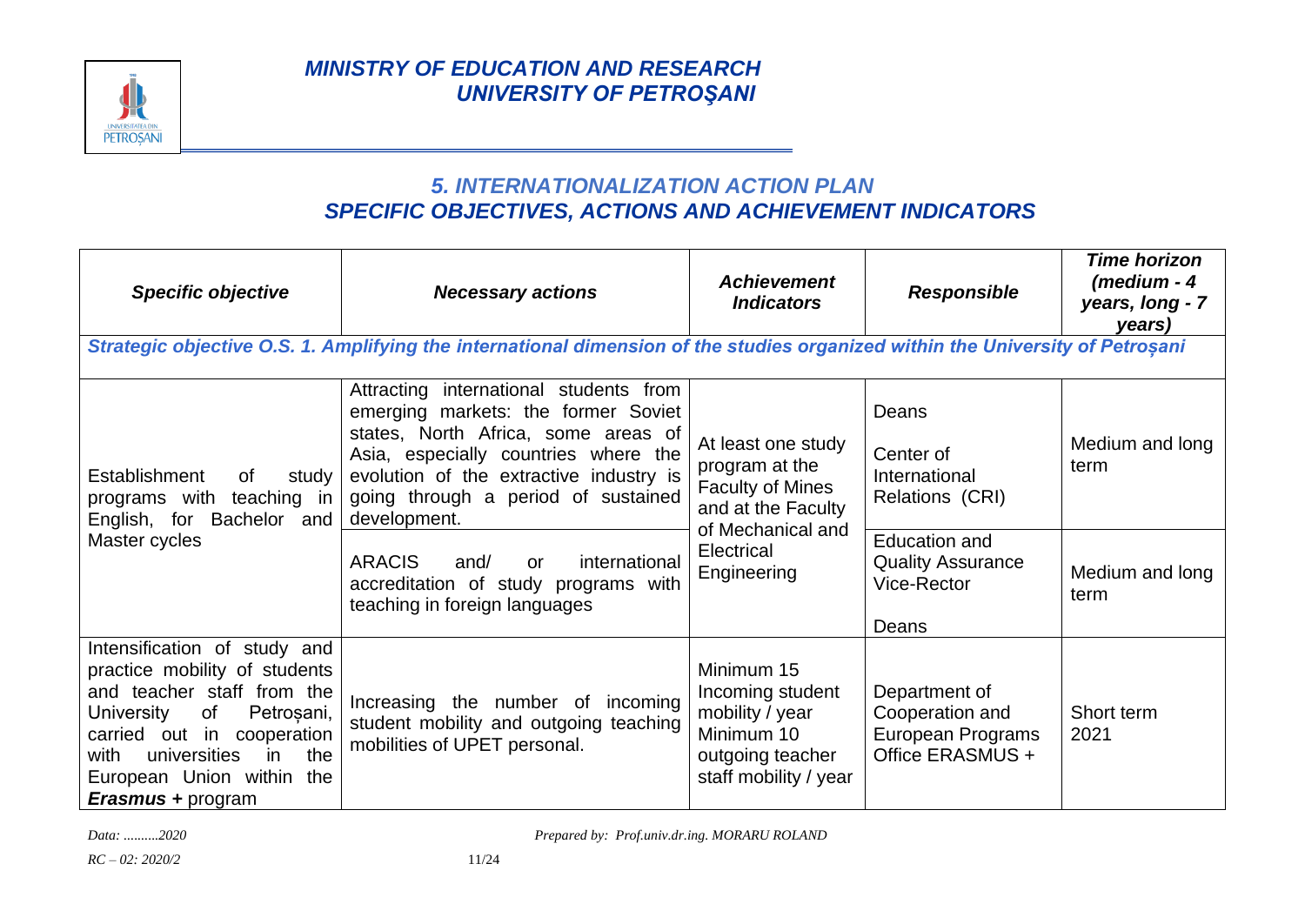

| <b>Specific objective</b>                                                                                               | <b>Necessary actions</b>                                                                                                                                                                                                                                                                                                                 | <b>Achievement</b><br><b>Indicators</b>                                 | <b>Responsible</b>                                                                                          | <b>Time horizon</b><br>(medium - $4$<br>years, long - 7<br>years) |
|-------------------------------------------------------------------------------------------------------------------------|------------------------------------------------------------------------------------------------------------------------------------------------------------------------------------------------------------------------------------------------------------------------------------------------------------------------------------------|-------------------------------------------------------------------------|-------------------------------------------------------------------------------------------------------------|-------------------------------------------------------------------|
| Starting the courses related<br>to the Romanian language<br>preparatory year                                            | Based on the accreditation of the<br>University of Petrosani as an institution<br>that organize educational activities<br>specific to the preparatory<br>year<br>(Romanian<br>studies<br>language<br>and<br>specialized vocabulary).                                                                                                     | Annual course<br>series                                                 | Faculty of Sciences /<br><b>EUROLANGUAGE</b><br>Center                                                      | Short and<br>medium term                                          |
| Organizing<br>doctoral<br>study<br>programs in co-supervision                                                           | Establishing doctoral conventions in co-<br>supervision                                                                                                                                                                                                                                                                                  | At least one<br>doctorate in<br>international co-<br>supervision / year | <b>Doctoral School</b>                                                                                      | Short and<br>medium term                                          |
| Initiating and supporting new<br>mobility<br>international<br>programs                                                  | Identification of other sources of funding<br>besides the Erasmus program (eg AUF,<br>CEEPUS);<br>The faculties will elaborate project<br>proposals on the KA1 action, adult<br>education, proposals that will be<br>centralized by SAE and submitted in the<br>future calls for applications.                                           | Organizing the<br><b>UPET</b> International<br>Week                     | <b>CRI</b><br>Deans<br>Department of<br>Cooperation and<br>European Programs<br>Office ERASMUS +            | Medium and long<br>term                                           |
| Organizing<br>exchanges<br>of<br>at international<br>experience<br>level by supporting "visiting<br>professor" programs | Outstanding personalities from higher<br>education institutions abroad will hold<br>lectures at the University of Petrosani,<br>focused on current scientific topics in<br>the fields in which they operate;<br>Teacher staff of the University of<br>will take part in similar<br>Petrosani<br>by Universities<br>organized<br>programs | 3 lectures per year                                                     | <b>CSRI Vice-rector</b><br>Management<br>Department of<br>Research,<br>Development and<br>Inovation (DMCDI) | Medium and long<br>term                                           |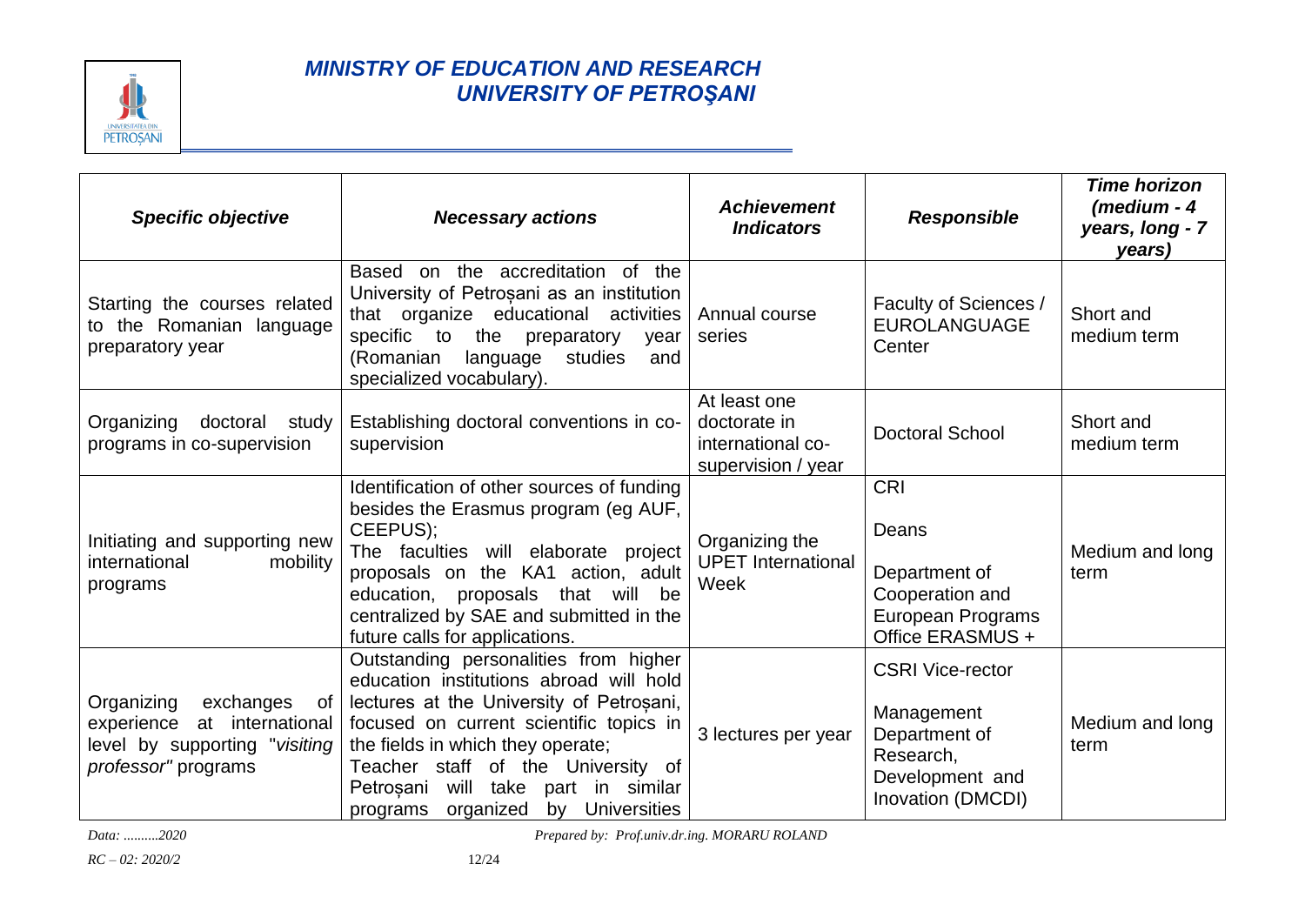

| <b>Specific objective</b>                                                                                                                                                                                                                                | <b>Necessary actions</b>                                                                                                                                                                                                                           | <b>Achievement</b><br><b>Indicators</b>                                      | <b>Responsible</b>                                                                                                 | <b>Time horizon</b><br>$(m$ edium - 4<br>years, long - 7<br>years) |
|----------------------------------------------------------------------------------------------------------------------------------------------------------------------------------------------------------------------------------------------------------|----------------------------------------------------------------------------------------------------------------------------------------------------------------------------------------------------------------------------------------------------|------------------------------------------------------------------------------|--------------------------------------------------------------------------------------------------------------------|--------------------------------------------------------------------|
|                                                                                                                                                                                                                                                          | abroad.                                                                                                                                                                                                                                            |                                                                              |                                                                                                                    |                                                                    |
| Elaboration of a "Manual /<br>for foreign students<br>Guide<br>the<br>$\circ$ of<br>University<br>from<br>Petroșani"<br>(International<br><b>Students Welcome Guide)</b>                                                                                 | Collecting and synthesizing a database<br>with basic information, for the proper<br>integration of international students in<br>the educational, scientific, social and<br>cultural activities of the University and<br>the surrounding community. | Publication of the<br>Manual / Guide                                         | <b>CSRI Vice-rector</b><br><b>CRI</b><br>Department of<br>Cooperation and<br>European Programs<br>Office ERASMUS + | Short term<br>2021                                                 |
| Development<br>double<br>of<br>degree<br>diploma and<br>joint<br>programs                                                                                                                                                                                | Development of double degree study  <br>programs                                                                                                                                                                                                   | 1 program in the<br>next 3 years                                             | <b>Education and</b><br><b>Quality Assurance</b><br>Vice-Rector<br>Deans                                           | Medium term                                                        |
| Defining and operationalizing<br>integrated structure of<br>an<br>international extra-curricular<br>activities (summer schools,<br>knowledge fairs, study<br>visits, on the job trainings<br><b>UPET</b><br>with<br>partners<br>multinational companies) | Initiating, developing and promoting an<br>for<br>Job<br>Training<br>On<br>program<br>international<br>students within partner<br>companies.                                                                                                       | Involvement of at<br>least 3<br>multinational<br>companies in the<br>program | <b>CRI</b><br>Center of socio-<br>economic<br>environment relations                                                | Medium and long<br>term                                            |
|                                                                                                                                                                                                                                                          |                                                                                                                                                                                                                                                    |                                                                              |                                                                                                                    |                                                                    |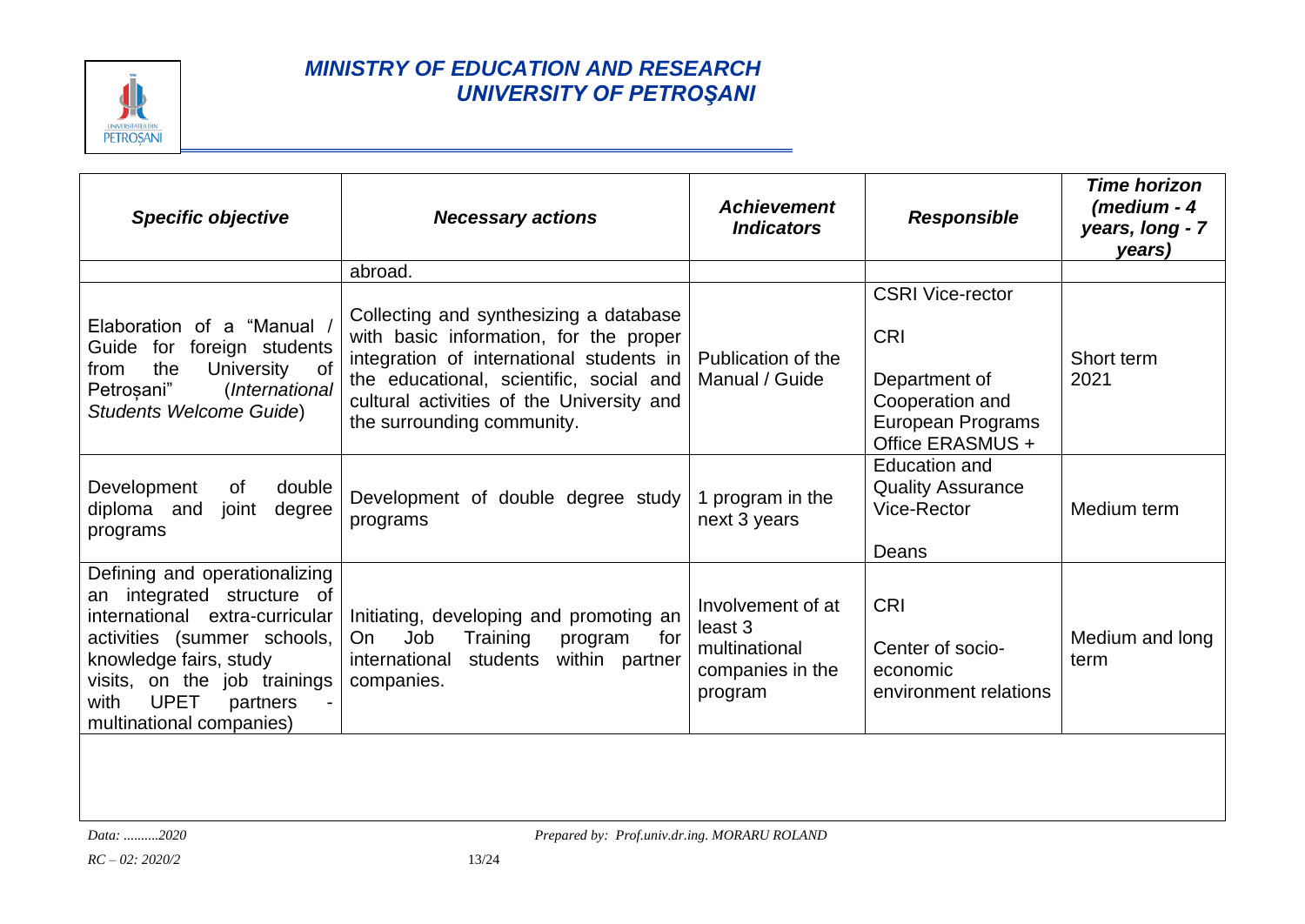

| <b>Specific objective</b>                                                                                               | <b>Necessary actions</b>                                                                                                                                                                                                                                                                                                                                                                                                                                                                                                                                                                                                                                                                                                                                                                                                                                        | <b>Achievement</b><br><b>Indicators</b>                                           | <b>Responsible</b>                                                                                                                                               | <b>Time horizon</b><br>(medium - 4<br>years, long - 7<br>years) |
|-------------------------------------------------------------------------------------------------------------------------|-----------------------------------------------------------------------------------------------------------------------------------------------------------------------------------------------------------------------------------------------------------------------------------------------------------------------------------------------------------------------------------------------------------------------------------------------------------------------------------------------------------------------------------------------------------------------------------------------------------------------------------------------------------------------------------------------------------------------------------------------------------------------------------------------------------------------------------------------------------------|-----------------------------------------------------------------------------------|------------------------------------------------------------------------------------------------------------------------------------------------------------------|-----------------------------------------------------------------|
| of Petroșani                                                                                                            | Strategic objective O.S. 2. Development of academic marketing and promotion abroad of the educational offer of the University                                                                                                                                                                                                                                                                                                                                                                                                                                                                                                                                                                                                                                                                                                                                   |                                                                                   |                                                                                                                                                                  |                                                                 |
| Attracting a larger number of<br>foreigners who want to attend<br>university studies in the<br>University of Petrosani. | Intensifying the cooperation with<br><b>ESN - Erasmus Students Network</b><br>for organizing thematic events;<br>Increasing the number of incoming<br>students in mobility programs and<br>bilateral agreements;<br>The website www.upet.ro,<br>the<br>$\bullet$<br>Romanian and English versions will<br>be improved and used as an<br>effective marketing and recruitment<br>tool.<br>• Permanent information, support and<br>guidance of potential candidates.<br>Within the CRI, foreign citizens will<br>receive all the information necessary<br>for their enrollment in the university,<br>as well as logistical support.<br>Posting, on the university website, in<br>Romanian, English and French, the<br>complete information regarding the<br>pre-enrollment<br>procedure<br>and<br>enrollment in studies;<br>Posting, on the university website, in | 10% international<br>students, out of the<br>total number of<br>enrolled students | <b>Head Secretary</b><br><b>CRI</b><br>Department of<br>Cooperation and<br>European Programs<br>Office ERASMUS +<br><b>University Marketing</b><br>and Admission | Medium term                                                     |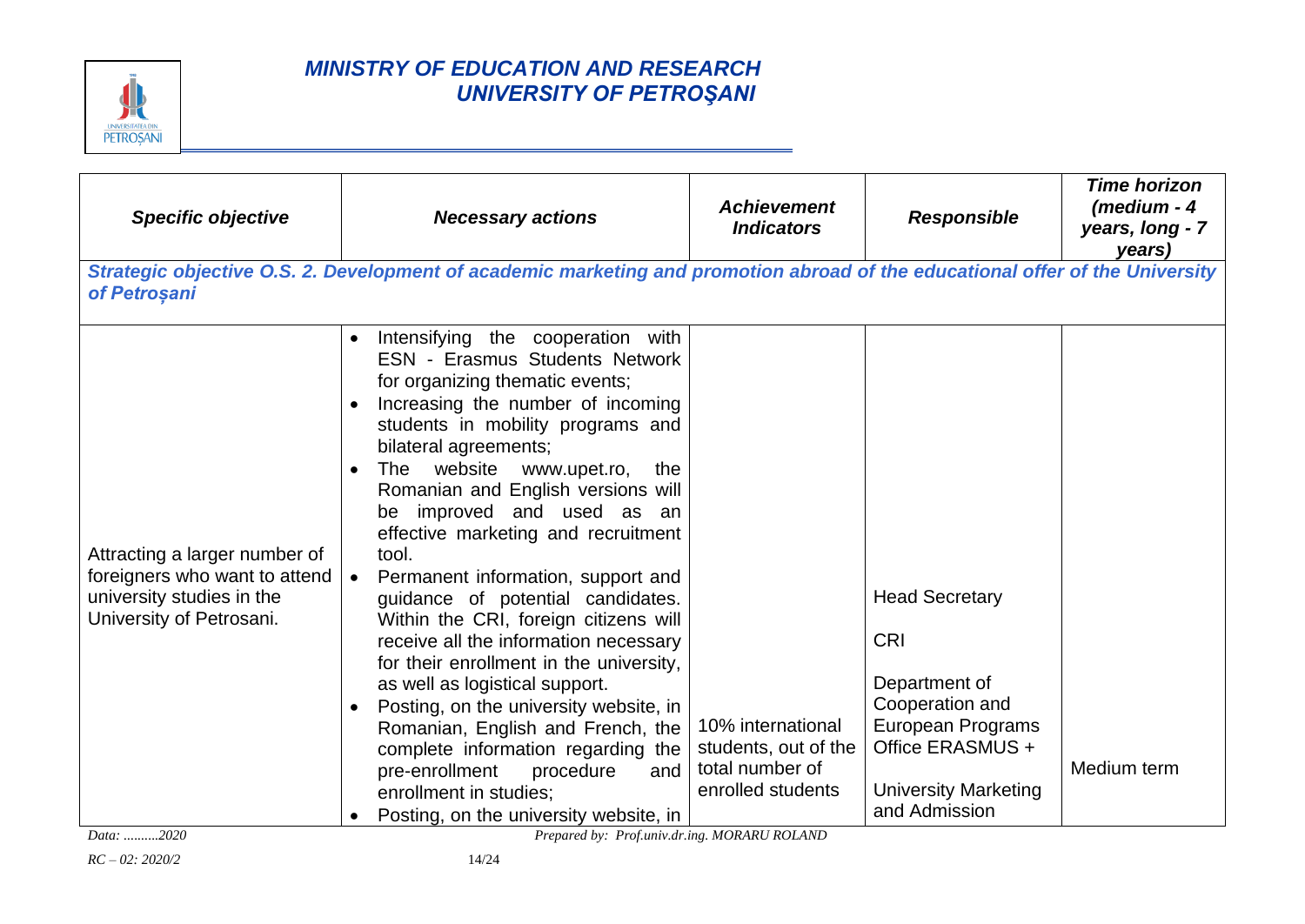

| <b>Specific objective</b> | <b>Necessary actions</b>                                                                                                                                                                                                                                                                              | <b>Achievement</b><br><b>Indicators</b> | <b>Responsible</b> | <b>Time horizon</b><br>(medium - 4<br>years, long - 7<br>years) |
|---------------------------|-------------------------------------------------------------------------------------------------------------------------------------------------------------------------------------------------------------------------------------------------------------------------------------------------------|-----------------------------------------|--------------------|-----------------------------------------------------------------|
|                           | Romanian, English and French, all<br>the necessary forms for the pre-<br>registration procedure;<br>Providing<br>information<br>and<br>counseling by phone or e-mail;                                                                                                                                 |                                         | Center             |                                                                 |
|                           | Maintaining<br>permanent<br>e-mail<br>$\bullet$<br>contact with candidates who have<br>submitted their pre-registration files;                                                                                                                                                                        |                                         |                    |                                                                 |
|                           | Sending by e-mail the letters of<br>acceptance to studies, in scanned<br>form, so that non-EU citizens can<br>submit the documents in order to<br>obtain the study visa;                                                                                                                              |                                         |                    |                                                                 |
|                           | Guidance to the various offices and<br>departments of the university in<br>order to complete the registration,<br>advice on administrative issues, as<br>well as information on the academic<br>structure of the academic year,<br>schedule, tuition fees, residence<br>permits, scholarships, etc .; |                                         |                    |                                                                 |
|                           | Information on the rights and<br>obligations<br>foreign students<br>of                                                                                                                                                                                                                                |                                         |                    |                                                                 |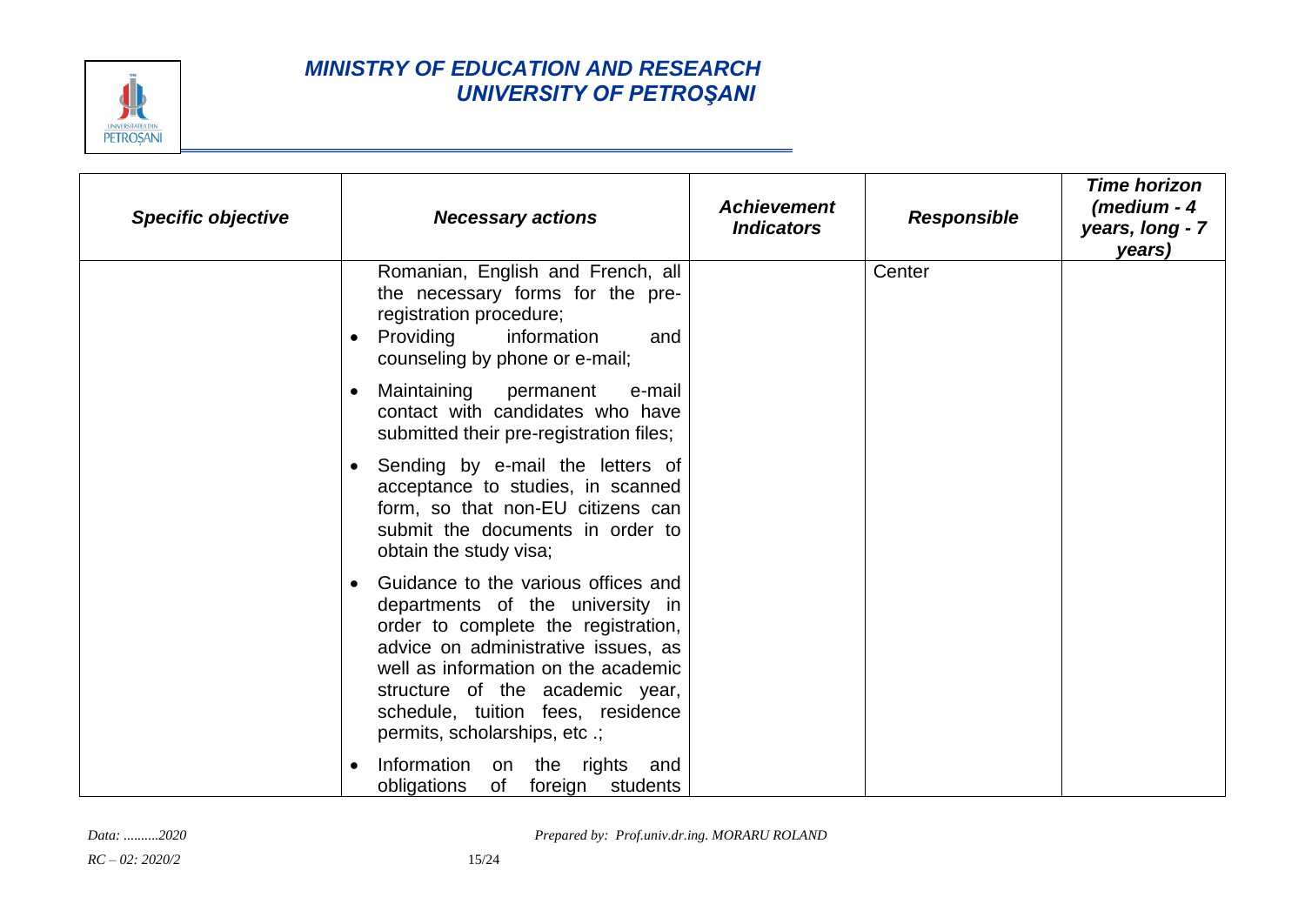

| <b>Specific objective</b>                                                                                                                                                                            | <b>Necessary actions</b>                                                                                                                                                                                  | <b>Achievement</b><br><b>Indicators</b>        | <b>Responsible</b>                                                                                                                                                                                    | <b>Time horizon</b><br>$(m$ edium - 4<br>years, long - 7<br>years) |
|------------------------------------------------------------------------------------------------------------------------------------------------------------------------------------------------------|-----------------------------------------------------------------------------------------------------------------------------------------------------------------------------------------------------------|------------------------------------------------|-------------------------------------------------------------------------------------------------------------------------------------------------------------------------------------------------------|--------------------------------------------------------------------|
|                                                                                                                                                                                                      | enrolled in the UP;                                                                                                                                                                                       |                                                |                                                                                                                                                                                                       |                                                                    |
|                                                                                                                                                                                                      | Providing assistance in the various<br>problematic situations that foreign<br>students at the university may face<br>at a given time;                                                                     |                                                |                                                                                                                                                                                                       |                                                                    |
|                                                                                                                                                                                                      | Directing to candidates and students<br>received<br>information<br>from<br>the<br>embassies, ministries and<br>other<br>national and international institutions<br>that directly target foreign students. |                                                |                                                                                                                                                                                                       |                                                                    |
| Increasing the number of<br>units of documentary material<br>and leaflets written in<br>languages of international<br>circulation regarding the<br>study and living conditions in<br>the University. | Development,<br>publication<br>and<br>distribution abroad of promotional<br>materials in foreign languages.                                                                                               | Printing 500<br>brochures / year in<br>English | Relations with the<br>Economic<br>Environment,<br><b>University Promotion</b><br>and Admission Vice-<br>rector<br><b>CSRI Vice-rector</b><br>Multiplication<br>Workshop<br><b>Eurolanguage Center</b> |                                                                    |
| Establishing geographical                                                                                                                                                                            | Investigation of areas with potential:                                                                                                                                                                    | 10% of                                         | <b>CSRI Vice-rector</b>                                                                                                                                                                               |                                                                    |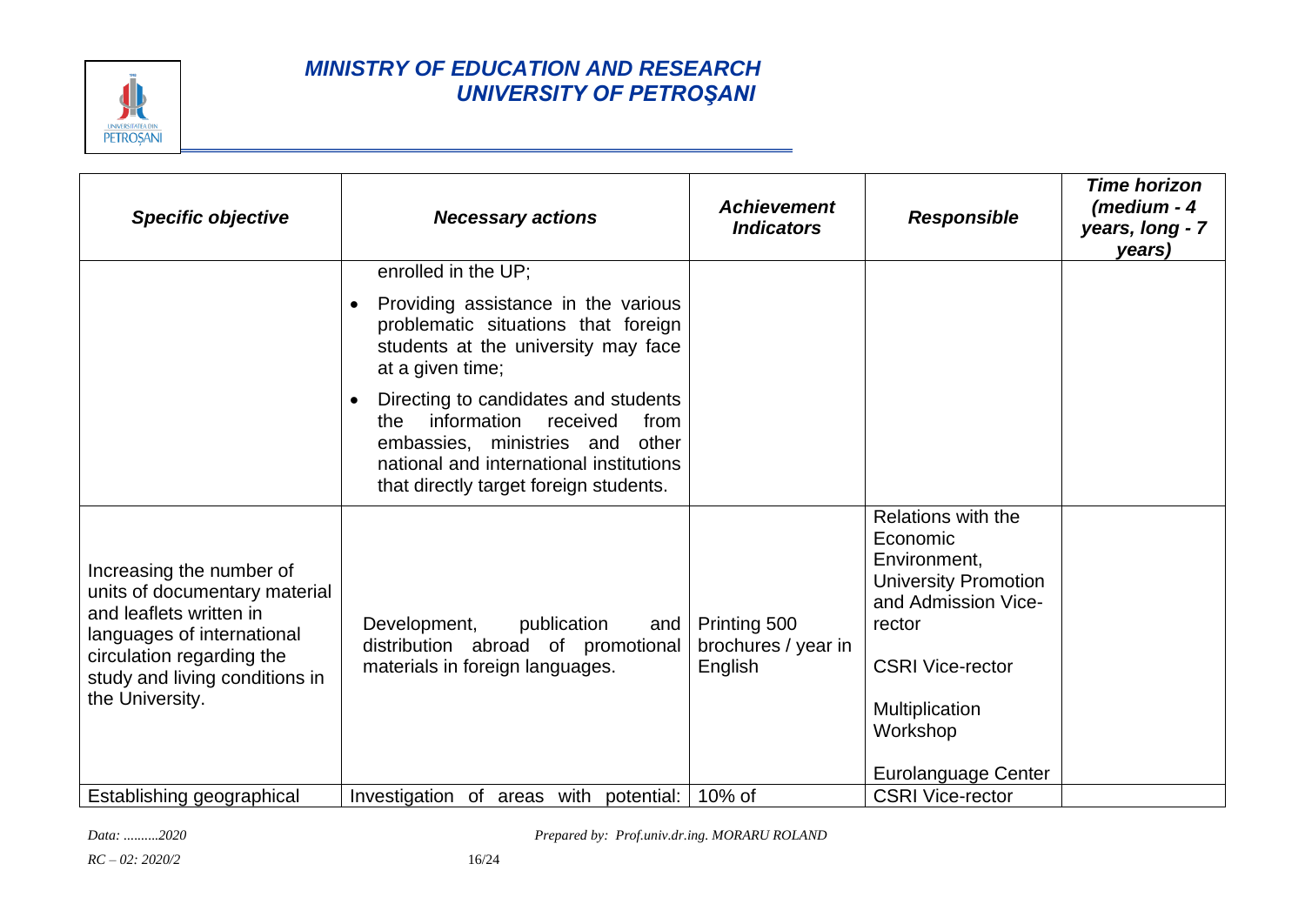

| <b>Specific objective</b>                                                                                                                                                                                                                                                      | <b>Necessary actions</b>                                                                                                                                                                                                                       | <b>Achievement</b><br><b>Indicators</b>                                                                                                    | <b>Responsible</b>                                                                                                          | <b>Time horizon</b><br>(medium - 4<br>years, long - 7<br>years) |
|--------------------------------------------------------------------------------------------------------------------------------------------------------------------------------------------------------------------------------------------------------------------------------|------------------------------------------------------------------------------------------------------------------------------------------------------------------------------------------------------------------------------------------------|--------------------------------------------------------------------------------------------------------------------------------------------|-----------------------------------------------------------------------------------------------------------------------------|-----------------------------------------------------------------|
| areas of strategic interest for<br>recruitment and action in<br>those areas.                                                                                                                                                                                                   | Central Asia, East Asia, Latin America,<br>North Africa.                                                                                                                                                                                       | international<br>students in full<br>education, out of<br>the total student<br>population in 2024                                          | <b>CRI</b>                                                                                                                  |                                                                 |
| Focusing efforts on<br>internationalization indicators<br>in U-Multiranking (teaching in<br>foreign languages, student<br>mobility, foreign staff<br>employed, foreign Phd.<br>students, research in<br>international teams, projects<br>with international funding)           | the<br>development<br>Stimulating<br>of a<br>proactive culture of internationalization<br>by organizing webinars, seminars, etc.                                                                                                               | 2 events / year                                                                                                                            | <b>CSRI Vice-rector</b><br>Department of<br>Cooperation and<br>European Programs<br>Office ERASMUS +<br><b>CRI</b><br>Deans | Short, medium<br>and long term                                  |
| Transmission of the<br>educational offer in<br>languages of international<br>circulation to the Romanian<br>diplomatic missions abroad<br>and to the Romanian<br>embassies.<br>Participation in international<br>fairs to promote the<br>educational offer and<br>recruitment. | Increasing<br>administrative<br>the<br>$\bullet$<br>for<br>capacity<br>marketing<br>and<br>promoting the offer of studies on the<br>educational market.<br>Lobbying<br>the<br>diplomatic<br>in<br>environment through all available<br>levers. | Targeting the<br>states with the<br>highest potential of<br>interest compared<br>to the UP<br>specializations,<br>previously<br>identified | Rector,<br>Vice-rectors                                                                                                     | Short, medium<br>and long term                                  |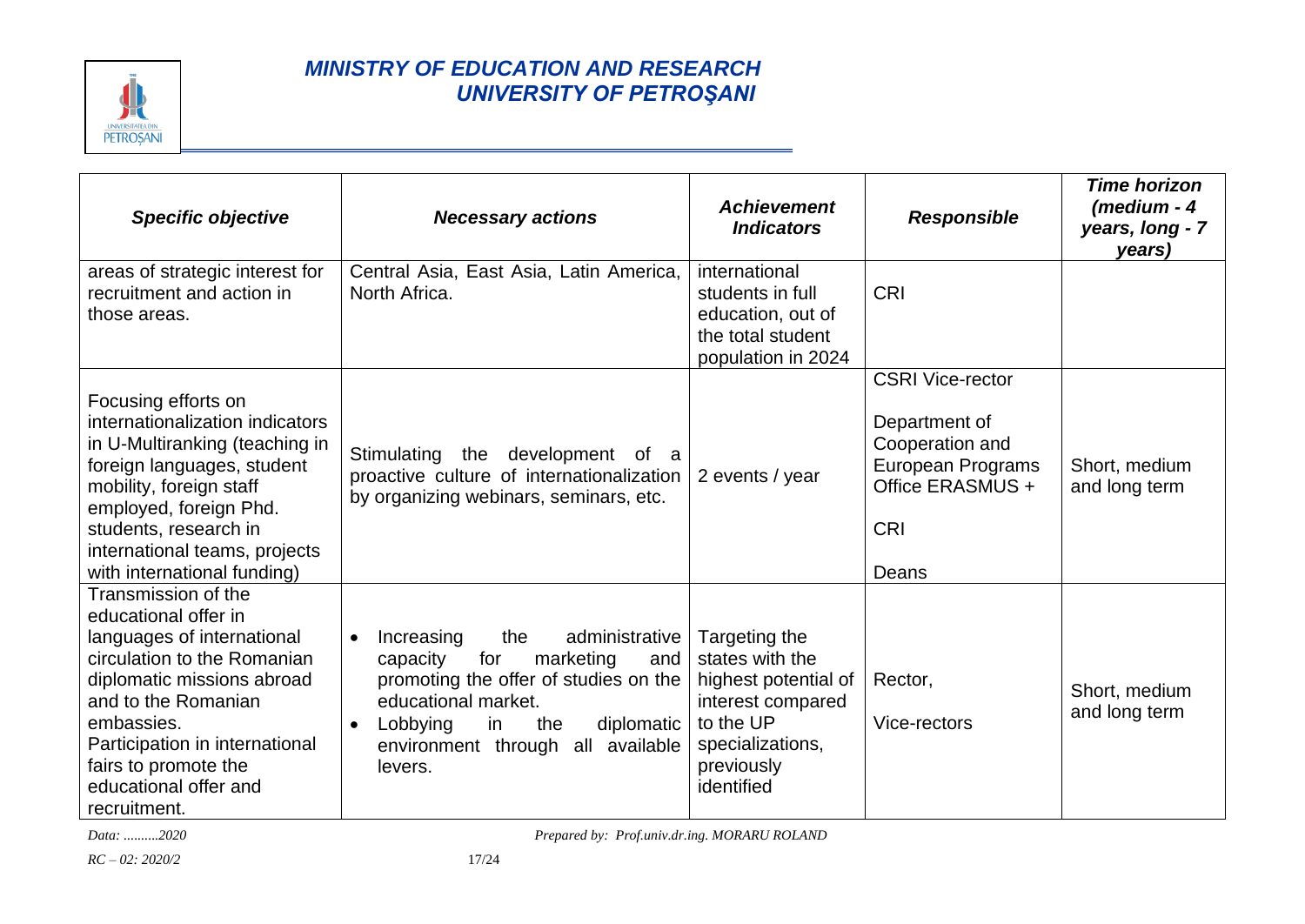

| <b>Specific objective</b>                                                                                                                                          | <b>Necessary actions</b>                                                                                                                                                                                               | <b>Achievement</b><br><b>Indicators</b>                                         | <b>Responsible</b>                                                                                                        | <b>Time horizon</b><br>$(m$ edium - 4<br>years, long - 7<br>years) |  |  |
|--------------------------------------------------------------------------------------------------------------------------------------------------------------------|------------------------------------------------------------------------------------------------------------------------------------------------------------------------------------------------------------------------|---------------------------------------------------------------------------------|---------------------------------------------------------------------------------------------------------------------------|--------------------------------------------------------------------|--|--|
|                                                                                                                                                                    | Strategic objective O.S. 3. Initiation of a curricular reform undertaken in the sense of including in the content and / or the way of<br>carrying out a university study program of an element of internationalization |                                                                                 |                                                                                                                           |                                                                    |  |  |
| Teaching in a language of<br>wide international circulation                                                                                                        |                                                                                                                                                                                                                        | 3 disciplines / year                                                            | Deans                                                                                                                     |                                                                    |  |  |
| of some modules or even a<br>complete study program such                                                                                                           | Ensuring the access of students from<br>other countries to the educational offer.                                                                                                                                      | with teaching in<br>English                                                     | <b>Didactic Departments</b>                                                                                               | Medium term                                                        |  |  |
| as the degree program<br>"Mining Engineering".                                                                                                                     |                                                                                                                                                                                                                        |                                                                                 | Eurolanguage Center                                                                                                       |                                                                    |  |  |
| Increasing the number of<br>teacher staff with sufficient<br>language skills to support<br>educational activities in a<br>language of international<br>circulation | Supporting teacher staff in improving<br>their language skills.                                                                                                                                                        | organized 1<br>intensive English<br>course / year                               | Eurolanguage Center                                                                                                       | Short term<br>2021                                                 |  |  |
| Development of extra-<br>curricular activities with an<br>international component                                                                                  | Organizing international placements,<br>summer schools, conferences, etc. (as<br>part of the integrated effort to promote<br>"internationalization at home").                                                          | Erasmus Open<br>Doors<br>Thematic<br>workshop<br>Conferences,<br>summer schools | <b>CSRI Vice-rector</b><br>Department of<br>Cooperation and<br><b>European Programs</b><br>Office ERASMUS +<br><b>CRI</b> | Short and<br>medium term                                           |  |  |
|                                                                                                                                                                    |                                                                                                                                                                                                                        |                                                                                 |                                                                                                                           |                                                                    |  |  |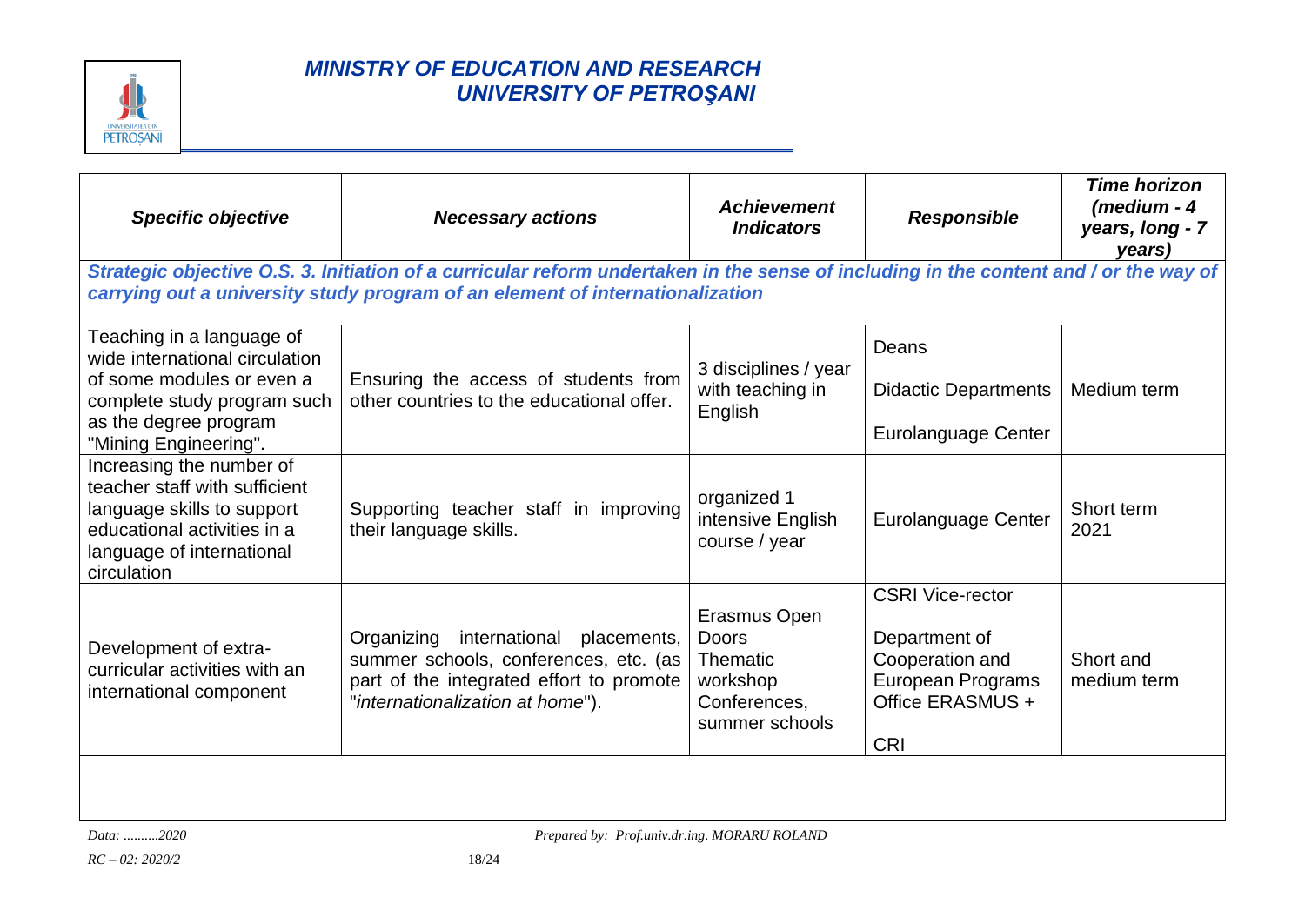

| <b>Specific objective</b>                                                                                                                                                                                                               | <b>Necessary actions</b>                                                                                                                                                                                                                                                                                                                                                                                                                                                                                                                                                        | <b>Achievement</b><br><b>Indicators</b>                                                                                                                          | <b>Responsible</b>                                                              | <b>Time horizon</b><br>(medium - 4<br>years, long - 7<br>years) |
|-----------------------------------------------------------------------------------------------------------------------------------------------------------------------------------------------------------------------------------------|---------------------------------------------------------------------------------------------------------------------------------------------------------------------------------------------------------------------------------------------------------------------------------------------------------------------------------------------------------------------------------------------------------------------------------------------------------------------------------------------------------------------------------------------------------------------------------|------------------------------------------------------------------------------------------------------------------------------------------------------------------|---------------------------------------------------------------------------------|-----------------------------------------------------------------|
|                                                                                                                                                                                                                                         | Strategic objective O.S. 4. Supporting the international framework necessary for the development of scientific research                                                                                                                                                                                                                                                                                                                                                                                                                                                         |                                                                                                                                                                  |                                                                                 |                                                                 |
| Adopting a more effective<br>policy to promote research<br>results by creating a website<br>in English and a brochure<br>dedicated to research                                                                                          | university<br>Development of<br>the<br>dedicated<br>website<br>research<br>to<br>activity (in English) and media<br>promotion tools;<br>Developing a brochure in which will<br>be presented the potential and the<br>results of the research activity, the<br>collaboration opportunities, as well<br>as the ongoing projects;<br>Increasing the number of press<br>releases about the results obtained<br>from the research activity of UPET;<br>Organizing regular meetings with<br>and<br>regional<br>international<br>representatives<br>for<br>research<br>collaborations. | Creating the UPET<br>/ Research website<br>in English;<br>Minimum 3 press<br>releases per year<br>regarding the RDI<br>activity<br>$3 - 4$<br>annual<br>meetings | <b>CSRI Vice-rector</b><br><b>DMCDI</b><br>CRI<br><b>Informatization Office</b> | Medium term                                                     |
| Expanding<br>external<br>participation<br>the<br>at<br><b>International</b><br><b>Multidisciplinary</b><br><b>Symposium</b><br><b>SIMPRO</b><br>editions 2021, 2023, 2025<br>with the publication of papers<br>in a special issue of an | Identification of new possible research<br>directions and wide application of new<br>methodologies<br>and<br>research<br>techniques, following the organization of<br>future editions of SIMPRO.                                                                                                                                                                                                                                                                                                                                                                                | Minimum<br>50<br>35<br>and<br>papers<br>actual participants<br>from abroad                                                                                       | <b>CSRI Vice-rector</b><br><b>DMCDI</b><br><b>CRI</b>                           | Immediate and<br>permanent term                                 |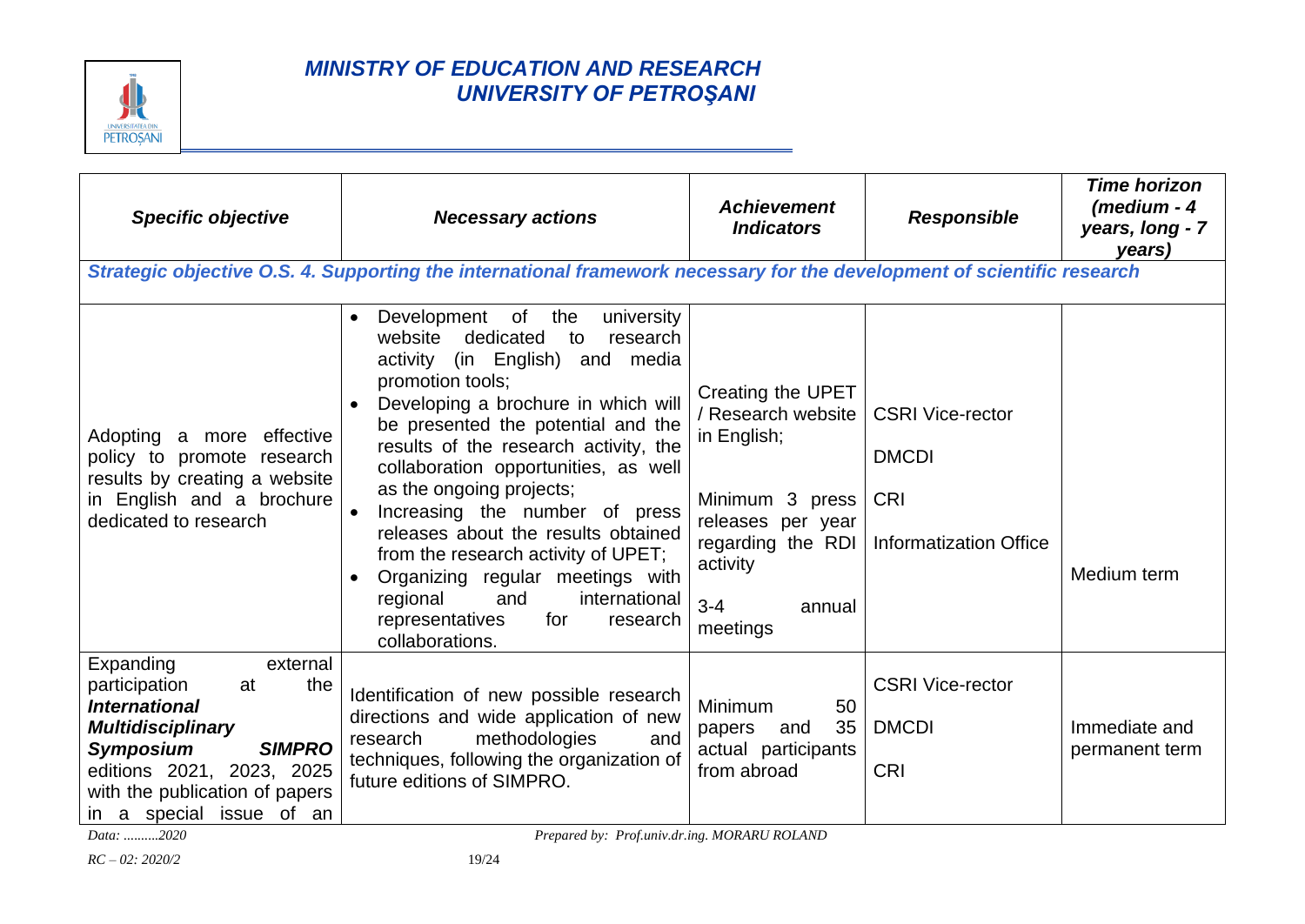

| <b>Specific objective</b>                                                                                                                       | <b>Necessary actions</b>                                                                                                                                                                                                                                                                                                                                                          | <b>Achievement</b><br><b>Indicators</b>  | <b>Responsible</b>                                    | <b>Time horizon</b><br>(medium - 4<br>years, long - 7<br>years) |
|-------------------------------------------------------------------------------------------------------------------------------------------------|-----------------------------------------------------------------------------------------------------------------------------------------------------------------------------------------------------------------------------------------------------------------------------------------------------------------------------------------------------------------------------------|------------------------------------------|-------------------------------------------------------|-----------------------------------------------------------------|
| Clarivate<br>indexed<br>journal<br>Analytics WoS and SCOPUS<br><b>SIMPRO</b><br>and<br>ensuring<br>management through the<br>EasyChair platform |                                                                                                                                                                                                                                                                                                                                                                                   |                                          |                                                       |                                                                 |
| Organizing and co-organizing<br>international<br>scientific                                                                                     | Co-organization in collaboration with the<br>European Agency for Safety and Health<br>at Work in Bilbao (EU-OSHA), through<br>the Labor Inspectorate of the European<br>Week for Safety and Health at Work in<br>the European Campaigns 2020-2024:<br>"Safe and secure workplaces healthy<br>all<br>for<br>ages<br>"(https://osha.europa.eu/en/healthy-<br>workplaces-campaigns). | <b>OSH</b><br>European<br>Week- annually |                                                       |                                                                 |
| conferences                                                                                                                                     | Co-organization with the International<br>Institute of Management "IMI-NOVA",<br>Moldova, Università degli studi Link<br>Campus University, Italy, Romanian-<br>German University of Sibiu and Alliance<br>Française de Moldavie -AF of future<br>editions of the International Conference<br>"PERFORMANCES IN AN ECONOMY<br>COMPETITIVE ", Chisinau, Republic of<br>Moldova:     | <b>IMI-NOVA-anually</b>                  | <b>CSRI Vice-rector</b><br><b>DMCDI</b><br><b>CRI</b> | Short.<br>medium<br>and long term                               |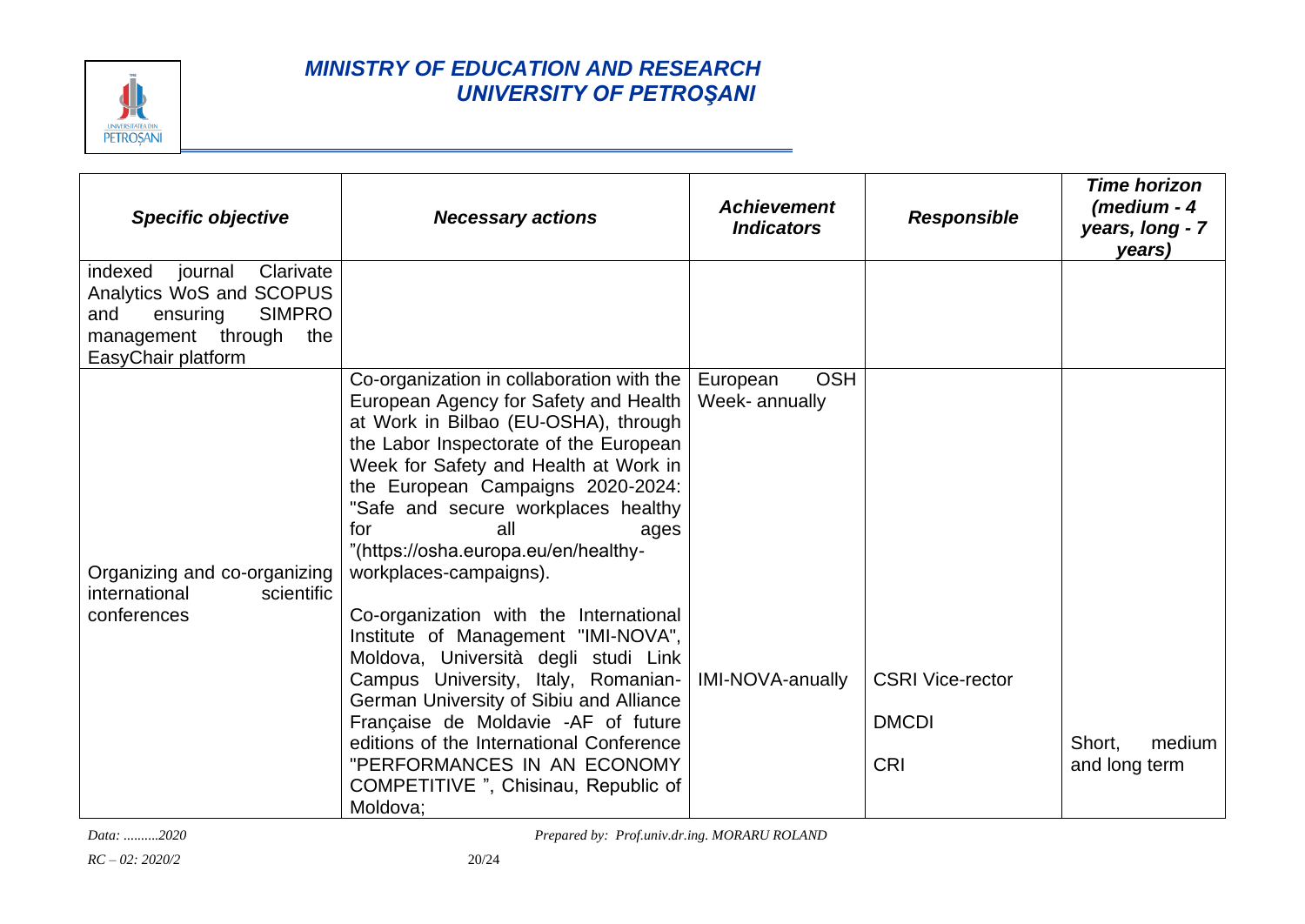

| <b>Specific objective</b>                                                                                | <b>Necessary actions</b>                                                                                                                                                                                                                                                                                                                                                                                                                           | <b>Achievement</b><br><b>Indicators</b>          | <b>Responsible</b>                                                   | <b>Time horizon</b><br>$(m$ edium - 4<br>years, long - 7<br>years) |
|----------------------------------------------------------------------------------------------------------|----------------------------------------------------------------------------------------------------------------------------------------------------------------------------------------------------------------------------------------------------------------------------------------------------------------------------------------------------------------------------------------------------------------------------------------------------|--------------------------------------------------|----------------------------------------------------------------------|--------------------------------------------------------------------|
|                                                                                                          | Co-organization of the international<br>scientific<br>and<br>technical<br>internet   Anually<br>conference, in partnership with Krivoy<br>Rog National University, Ukraine, with<br>the theme "Innovative Development of<br>Technologies<br>Resource-Saving<br><b>of</b><br>Mineral Mining and Processing".                                                                                                                                        |                                                  |                                                                      |                                                                    |
|                                                                                                          | Co-organization with the Polytechnic<br>University of Timisoara, West University<br>of Timisoara, University of Agricultural<br>Sciences and Veterinary Medicine<br>Timisoara "Mihai I of Romania", with the  <br>support of the Balkan Environmental<br>Association (BENA) and the Polytechnic<br>Foundation of Timisoara, of the Global<br>And Regional Environmental Protection<br>International Symposium (GLOREP)<br>(http://glorep.upt.ro/). | biennial                                         |                                                                      |                                                                    |
| Attracting international Phd.<br>students, through an efficient<br>promotion of the research<br>activity | Identifying external funding sources to<br>international<br>candidates<br>attract<br>to<br>doctoral programs                                                                                                                                                                                                                                                                                                                                       | Minimum<br>3<br>doctoral<br>students<br>per year | <b>CSRI Vice-rector</b><br><b>Doctoral School</b><br>Phd supervisors | Medium and long<br>term                                            |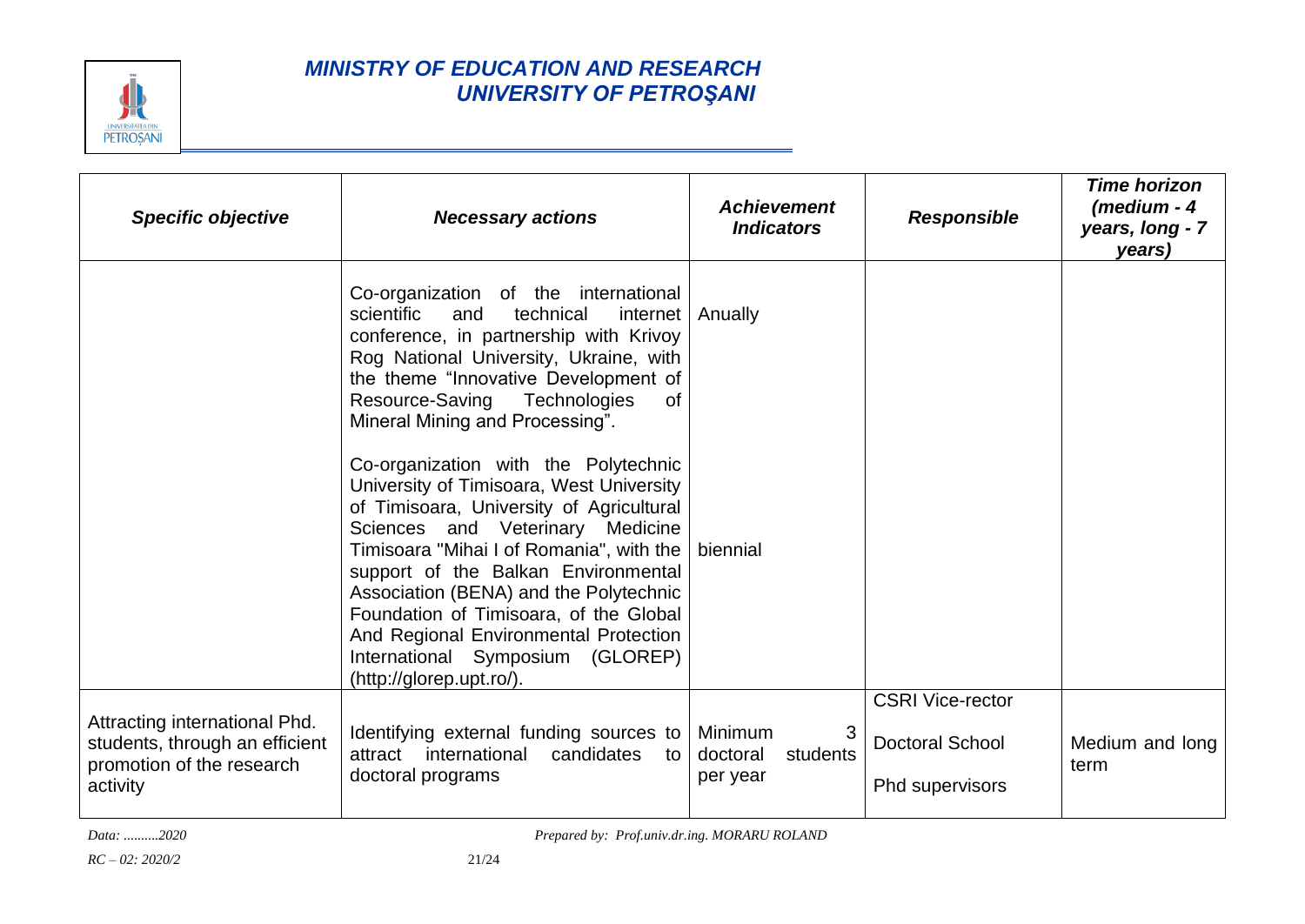

| <b>Specific objective</b>                                                                                                                                                                                  | <b>Necessary actions</b>                                                                                                                                                                                                                                  | <b>Achievement</b><br><b>Indicators</b>                                          | <b>Responsible</b>                                             | <b>Time horizon</b><br>$(m$ edium - 4<br>years, long - 7<br>years) |
|------------------------------------------------------------------------------------------------------------------------------------------------------------------------------------------------------------|-----------------------------------------------------------------------------------------------------------------------------------------------------------------------------------------------------------------------------------------------------------|----------------------------------------------------------------------------------|----------------------------------------------------------------|--------------------------------------------------------------------|
| Supporting high-performance<br>scientific<br>research<br>and<br>increasing the organizational<br>capacity to transfer research<br>the<br>results<br>field<br>in<br><sub>of</sub><br>international research | Encourage the publication of scientific<br>articles developed in international<br>partnership, in prestigious journals with<br>international visibility (quartiles Q1 and<br>Q2).<br>Integration of UPET research centers<br>into international networks. | 5 articles in "red"<br>area /year<br>10<br>in<br>articles<br>"yellow" area /year | <b>CSRI Vice-rector</b><br><b>DMCDI</b><br>Research vice-deans | Immediate                                                          |
| Increasing the number of<br>affiliations<br>organizations<br>to<br>with academic profile, and /<br>international<br>scientific<br>or.<br>profile<br>societies,<br>or<br>associations                       | Providing<br>financial  <br>the<br>necessary<br>resources.                                                                                                                                                                                                | 2 institutional<br>affiliations / year                                           | Rector<br><b>CSRI Vice-rector</b><br><b>DMCDI</b>              | Medium and long<br>term                                            |
| Participation in exhibitions of<br>inventions abroad                                                                                                                                                       | Providing the necessary financial<br>resources.                                                                                                                                                                                                           | Minimum one<br>participation / year                                              | Rector<br><b>CSRI Vice-rector</b><br><b>DMCDI</b>              | Medium and long<br>term                                            |
| Strategic objective O.S. 5. Strengthening the administration and management of international relationships                                                                                                 |                                                                                                                                                                                                                                                           |                                                                                  |                                                                |                                                                    |
| Reviewing the large number<br>of international agreements<br>that UP has signed, in order                                                                                                                  | <b>Better</b><br>of<br>existing<br>management<br>partnerships by creating a database<br>containing all the activities carried out                                                                                                                         | Existence<br>0f<br>the<br>database<br>the<br>at<br>end of 2021                   | <b>CSRI Vice-rector</b><br><b>CRI</b>                          | Immediate and<br>permanent term                                    |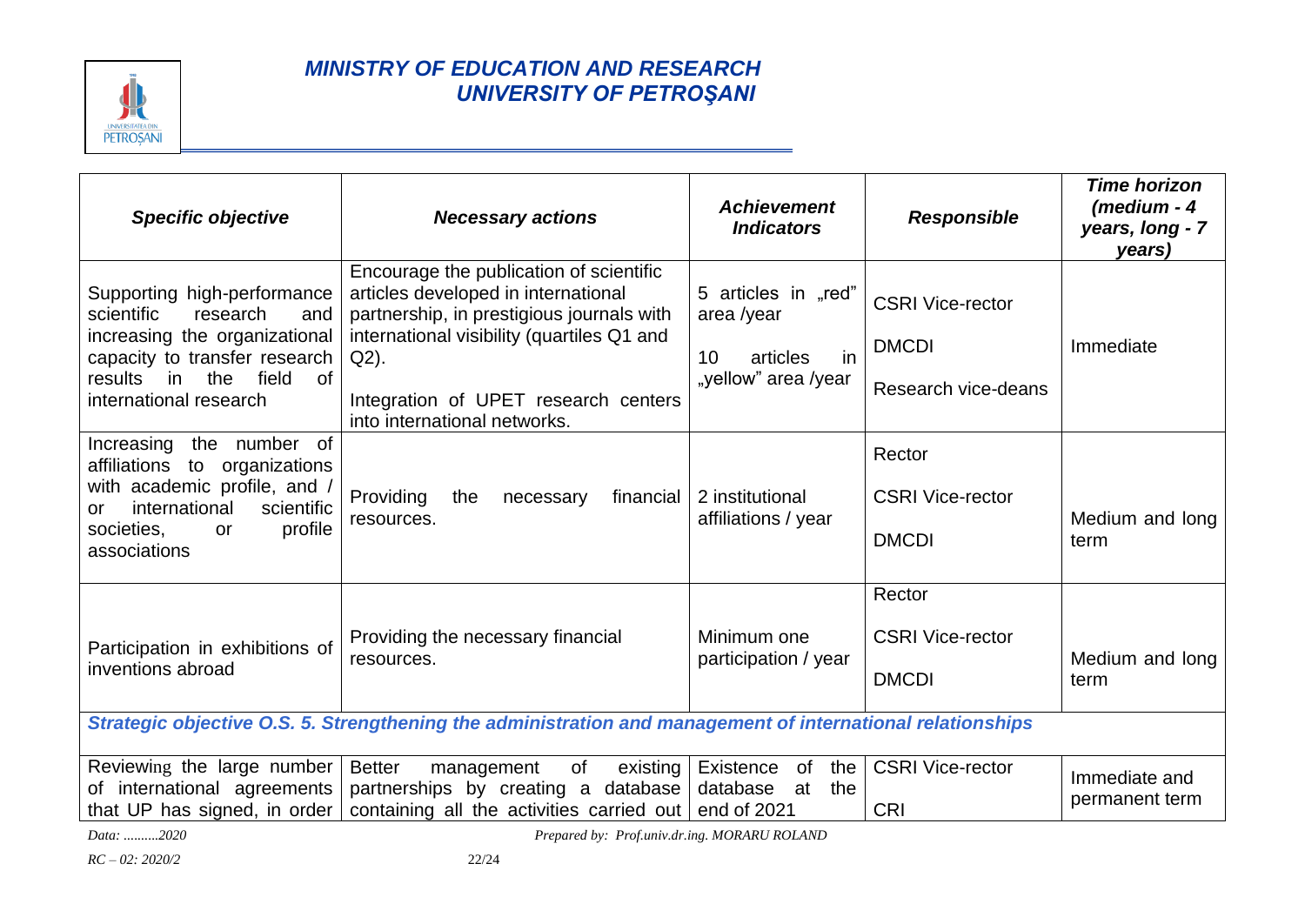

| <b>Specific objective</b>                                                                                                                                                                                                                                                                                    | <b>Necessary actions</b>                                                                                                                                                         | <b>Achievement</b><br><b>Indicators</b>                                                          | <b>Responsible</b>                    | <b>Time horizon</b><br>(medium - 4<br>years, long - 7<br>years) |
|--------------------------------------------------------------------------------------------------------------------------------------------------------------------------------------------------------------------------------------------------------------------------------------------------------------|----------------------------------------------------------------------------------------------------------------------------------------------------------------------------------|--------------------------------------------------------------------------------------------------|---------------------------------------|-----------------------------------------------------------------|
| to update in accordance with<br>the<br>strategy<br>0f<br>internationalization of UP and<br>focus<br>strategic<br>on<br>with<br>key<br>cooperation,<br>partners in the<br>European<br>space, validated<br>by solid<br>achievements so far                                                                     | within each partner, starting with 2021.                                                                                                                                         |                                                                                                  |                                       |                                                                 |
| Expanding the number of<br>with non-EU<br>partnerships<br>countries                                                                                                                                                                                                                                          | Sending<br>invitations<br>compatible<br>to<br>of<br>education<br>representatives<br>higher<br>with<br>institutions,<br>potential<br>for<br>collaboration, from non-EU countries. | Minimum 3<br>new<br>MoU / year                                                                   | <b>CSRI Vice-rector</b><br><b>CRI</b> | Immediate and<br>permanent term                                 |
| Promoting participation of the<br>academic community<br>members of the UP in<br>regional and international<br>forecasting organizations,<br>strategy, policy development,<br>advisory bodies of<br>international or regional<br>authorities, international<br>professional organizations<br>and associations | Providing<br>the<br>financial<br>necessary<br>resources.                                                                                                                         | Minimum 2<br>new<br>members of UPET<br>prestigious<br>in.<br>international<br>organisations/year | <b>CSRI Vice-rector</b><br><b>CRI</b> | Medium term                                                     |
| Developing a communication<br>that<br>includes<br>strategy<br>international policy                                                                                                                                                                                                                           | Designation of responsible teaching<br>staff for solving certain activities carried<br>out by CRI.                                                                               | $\mathbf{3}$<br>teaching<br>will<br>members<br>be<br>nominated (one by                           | <b>CSRI Vice-rector</b><br>Deans      | Immediate<br>and<br>permanent term                              |